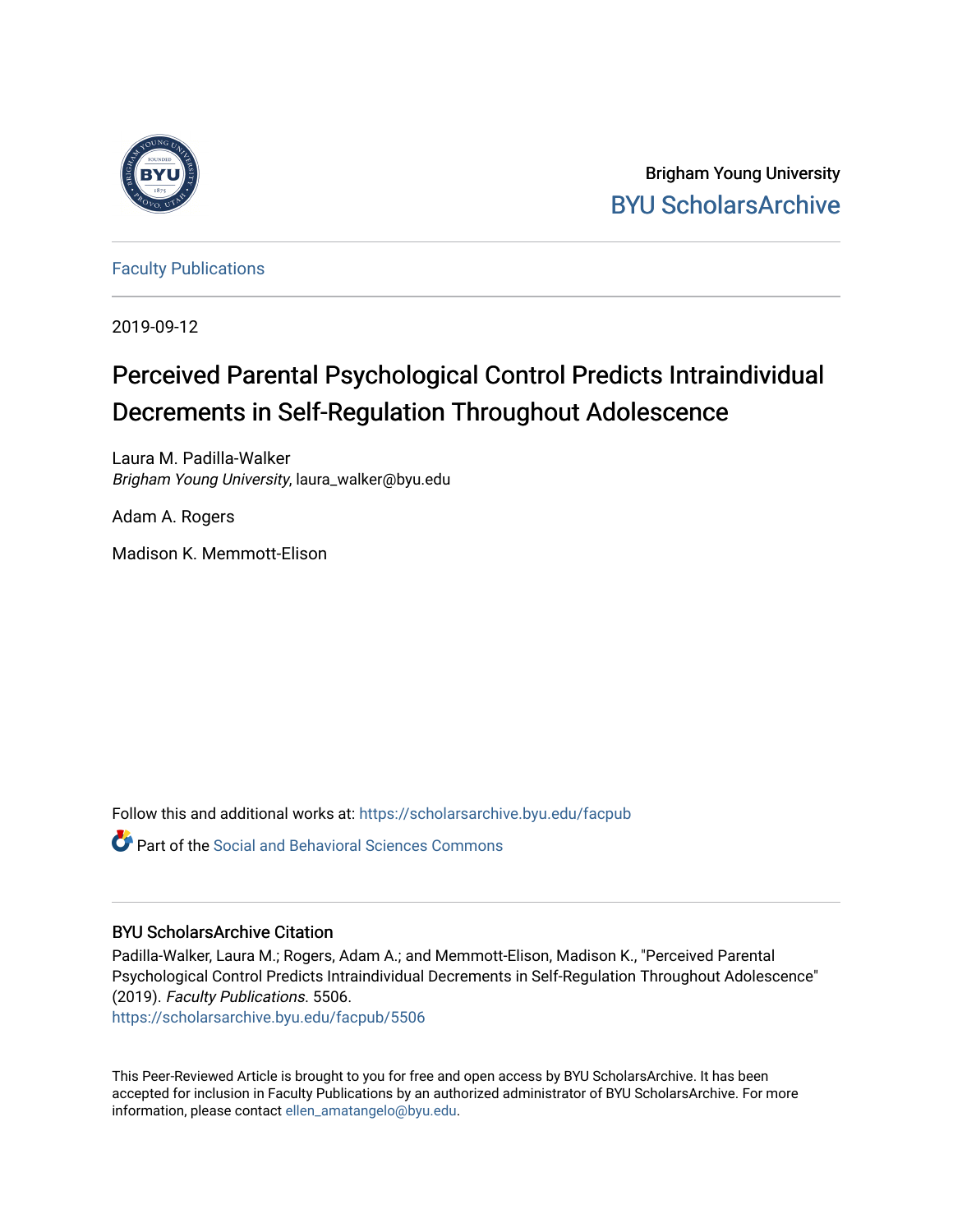

2019, Vol. 55, No. 11, 2352-2364<br>http://dx.doi.org[/10.1037/dev0000818](http://dx.doi.org/10.1037/dev0000818)

## Perceived Parental Psychological Control Predicts Intraindividual Decrements in Self-Regulation Throughout Adolescence

Adam A. Rogers Brigham Young University Madison K. Memmott-Elison University of Missouri

Laura M. Padilla-Walker and Jennifer Byon Brigham Young University

The present study examined the intraindividual, longitudinal, cross-lagged associations between adolescents' perceptions of mothers' and fathers' psychologically controlling parenting and their self-regulation from ages 11–17. Using 7 waves of data involving 500 families and their adolescents ( $M_{\text{age}} = 11.29$ ;  $SD = 1.01$  at Wave 1), results indicated that adolescent-reported increases in mothers' and fathers' psychological control prospectively and uniquely predicted intraindividual decrements in their selfregulation, controlling for prior levels of self-regulation. Sex differences were largely absent except for one, where fathers' psychological control predicted adolescent females', but not males', declines in self-regulation, and where reverse associations manifested. Implications for intervention efforts are suggested for parents, educators, and practitioners, and future directions for research are discussed.

*Keywords:* adolescents, parenting, psychological control, self-regulation

*Supplemental materials:* http://dx.doi.org/10.1037/dev0000818.supp

Parenting environments are uniquely influential on their children's development of self-regulation, wielding the ability to both enhance and/or impair their children's regulatory systems [\(Brody](#page-12-0) [& Ge, 2001;](#page-12-0) [Wong, 2008\)](#page-13-0). Self-regulation is nurtured in respectful and structured family contexts that support autonomy [\(Wong,](#page-13-0) [2008\)](#page-13-0) and establish appropriate standards of behavioral and emotional expression, but is challenged when parenting is harsh, inconsistent, or when home environments are unstructured and/or chaotic [\(Bridgett, Burt, Edwards, & Deater-Deckard, 2015\)](#page-12-1). Given the centrality of self-regulation for supporting positive adjustment throughout adolescence (e.g., [Dahl, 2001;](#page-12-2) [Gestsdóttir & Lerner,](#page-12-3) [2007\)](#page-12-3), parents' unique influence on their adolescents' selfregulation represents an important leveraging point for families, educators and practitioners who seek to promote adolescent wellbeing.

This article is intended solely for the personal use of the individual user and is not to be disseminated broadly. not to be disseminated broadly one of its allied publishers. This document is copyrighted by the American Psychological Association or one of its allied publishers.  $\overleftarrow{\mathrm{O}}$  $\widetilde{\Xi}$ This document is copyrighted by the American Psychological Association This article is intended solely for the personal use of the individual user and

2352

Despite research showing that negative family environments challenge the development of self-regulation, parental psychological control remains understudied in this regard. Its association with adolescents' self-regulation has been theorized, but compelling empirical evidence in its support is lacking. Psychological control is important to examine in relation to adolescents' selfregulation because psychological control tends to increase across the adolescent years [\(Rogers, Padilla-Walker, McLean, & Hurst,](#page-13-1) [2019\)](#page-13-1) as other forms of parental control (e.g., behavioral control) become less feasible with adolescents' growing independence (e.g., [Keijsers & Poulin, 2013\)](#page-12-4). Such an examination is particularly benefitted by adolescents' perspectives of their parents' psychological control, as these most closely resemble their direct experiences of their home environments, and avoid parents' desirability biases when they report on their own parenting practices [\(Bögels](#page-12-5) [& van Melick, 2004\)](#page-12-5). Therefore, in the present study we tested a causal model of the unique, intraindividual, and prospective associations between adolescents' perceptions of parental psychological control and their self-regulation from ages 11–17. We relied on Self-Determination Theory (SDT; [Deci & Ryan, 2012\)](#page-12-6) and developmental-ecological perspectives as our organizing frameworks.

We begin by clarifying our use of the term *self-regulation*, which can invoke a variety of meanings across psychological traditions. Among developmental scholars, and particularly those studying adolescents, self-regulation has typically referred to a range of psychological processes involved with self-control, including effortful control, inhibitory control, emotion regulation, intentionality, and so forth. However, SDT (the main organizing framework used in the present study) uses the term self-regulation

This article was published Online First September 12, 2019.

Adam A. Rogers, School of Family Life, Brigham Young University; Madison K. Memmott-Elison, Human Development and Family Sciences, University of Missouri; Laura M. Padilla-Walker and Jennifer Byon, School of Family Life, Brigham Young University.

We thank the Family Studies Center at Brigham Young University, the School of Family Life, and the College of Family Home and Social Science at Brigham Young University, and we recognize the generous support of the many private donors who provided support for this project. We also thank those families who were willing to spend valuable hours with our team in interviews, and the many students who assisted in conducting the interviews.

Correspondence concerning this article should be addressed to Adam A. Rogers, School of Family Life, Brigham Young University, 2089 JFSB, Provo, UT 84602. E-mail: [adam\\_rogers@byu.edu](mailto:adam_rogers@byu.edu)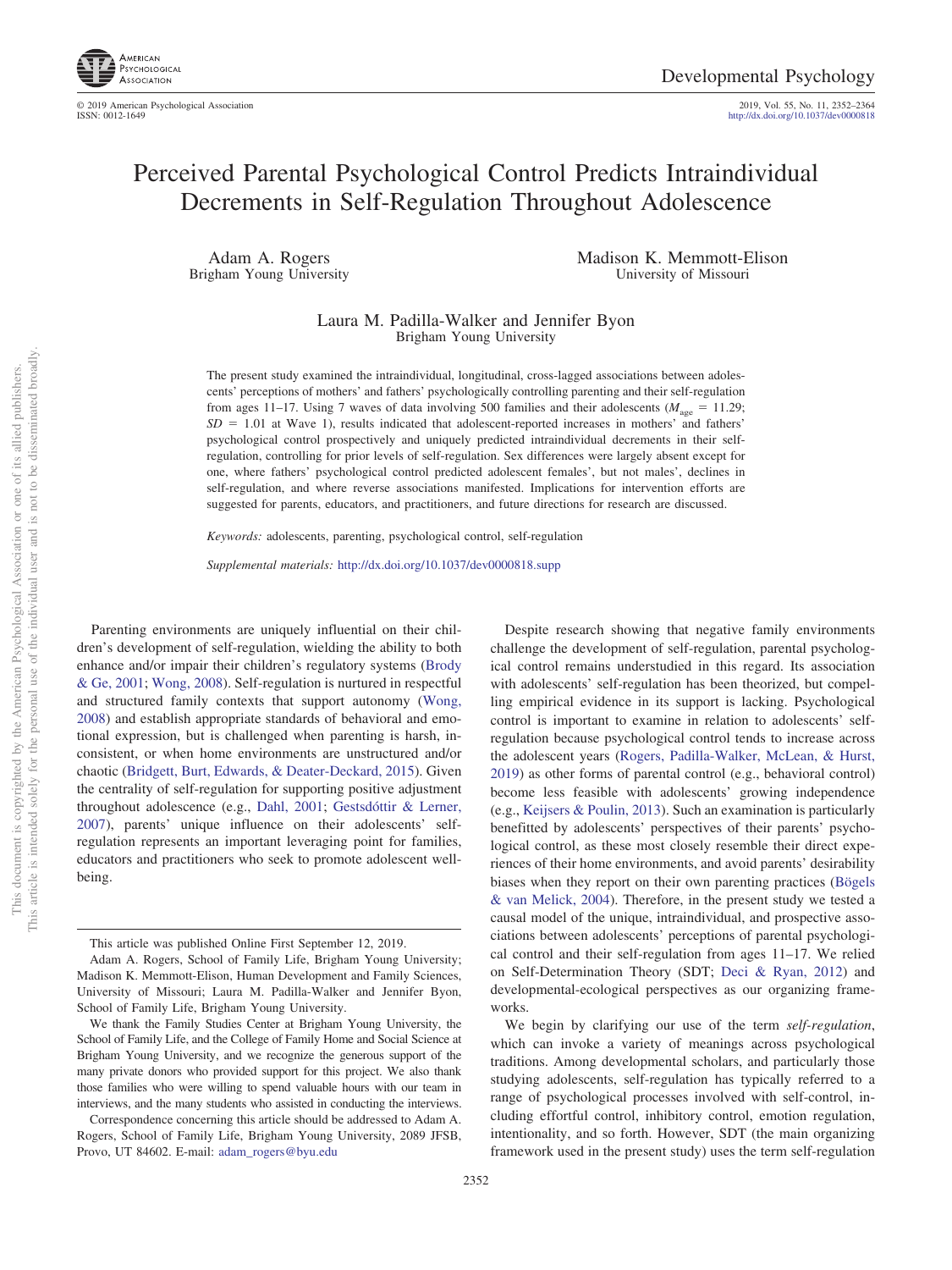to reference a broader process of self-directed goal-pursuit. Although these semantic differences do not invoke theoretical tensions, they do refer to distinct psychological processes and are not equivalent. Therefore, to avoid confusion in the present study, our use of the term *self-regulation* reflects that conceptualization already familiar to a developmental audience. Specifically, we define self-regulation as an individual's capacity to effectively monitor and direct arousal, attention, and behavior in response to environmental or intrapersonal demands, enabling a skillful pursuit of personal goals [\(Gestsdóttir & Lerner, 2007;](#page-12-3) [Moilanen & De-](#page-13-2)[Long, 2017\)](#page-13-2). However, we do rely upon SDT as our guiding framework, and as such, we refer to its concept of self-directed goal pursuit as *self-directed* or *autonomously-motivated* behavior or functioning.

#### **A Self-Determination Theory Perspective on Parental Psychological Control**

Parental psychological control refers to parents' attempts to elicit their child's compliance through the use of psychologically and emotionally manipulative tactics [\(Barber, 1996;](#page-12-7) [Soenens &](#page-13-3) [Vansteenkiste, 2010\)](#page-13-3), such as love withdrawal, conditional regard, dismissiveness of their child's opinions or perspectives, and induction of guilt and shame [\(Barber & Harmon, 2002\)](#page-12-8). For example, in response to a disagreement with an adolescent, a parent might become passive aggressive, such as bringing up past mistakes or showing a lack of affection toward their child. Psychological control is distinct from other controlling practices on a few accounts. First, it is often (though not always) void of highly charged affect and overt hostility (e.g., yelling, insulting), and so it represents a more covert strategy for eliciting compliance. Second, psychological control aims to maintain a child's psychological and emotional dependence on the parent by exploiting the love relationship between parent and child (e.g., love withdrawal). Thus, although correlated with overtly contentious and harshcontrolling parenting [\(Nelson, Hart, Yang, Olsen, & Jin, 2006\)](#page-13-4), psychological control represents a distinct and more subtle approach to exercising control that increases in frequency during the adolescent years, (see [Rogers et al., 2019\)](#page-13-1).

Self-Determination Theory (SDT; [Deci & Ryan, 2012;](#page-12-6) [Ryan &](#page-13-5) [Deci, 2000a,](#page-13-5) [2000b\)](#page-13-6) is particularly helpful in sensitizing scholarship to the ostensible links between psychologically controlling parenting and child well-being. SDT is a theory of motivation that posits three inherent psychological needs: competence, relatedness, and autonomy. The satisfaction or frustration of these needs underlies opportunities for growth or vulnerabilities for maladjustment, respectively. Of particular focus in research is the need for autonomy, or the experience of volition, psychological freedom, and authenticity (see [Soenens et al., 2018\)](#page-13-7). This need is satisfied when behavior is *autonomously motivated*, that is, when individuals are able to function or pursue goals for reasons consistent with their genuine interests (i.e., intrinsic), personal values (internalized), and/or personal identities (integrated). The experience is then one of self-concordance. In contrast, the need for autonomy is frustrated under states of *controlled motivation*, in which individuals function or pursue goals because of demands or contingencies with which s/he does not identify, such as socialization pressures. Because controlled motivations frustrate the need for psychological autonomy, they can accumulate to challenge psychological adjustment [\(Vansteenkiste & Ryan, 2013\)](#page-13-8).

Against this backdrop, controlling parenting strategies stand out as problematic. In contrast to more autonomy supportive strategies for regulating adolescents' behavior (e.g., responsiveness and warmth, providing choices when possible, giving a rationale when choice is constrained), controlling parenting strategies apply extrinsic pressures to adolescents to elicit compliance. Scholarly attention has been given, for example, to aversive forms of behavioral control, such as harsh discipline and verbal hostility. Although these strategies aim to provide structured environments, they do so through coercive means, engendering extrinsic and pressured motivations, which may undermine adolescents' autonomy needs [\(Deci & Ryan, 2012;](#page-12-6) [Ryan & Deci, 2000b\)](#page-13-6).

An SDT perspective would further distinguish psychologically controlling parenting from other, overt controlling strategies. Specifically, [Soenens and Vansteenkiste \(2010\)](#page-13-3) underscored the distinction between *external* and *internal* forms of control, or felt pressure. They described that external pressures are derived outside the self, usually from others, whereas internal pressures are applied by an individual to him/herself. Internally applied pressures are uniquely problematic because they promote a state of functioning known as *introjection*, an internally controlled motivational state wherein individuals regulate their *own* behavior but without fully adopting these regulations as their own. For example, whereas many other forms of parental control aim to leverage external pressures, such as revoking privileges, psychological control leverages leverage aversive, psychological (internal) states to get children to "pressure, coerce, and control themselves" [\(Soenens & Vansteenkiste, 2010,](#page-13-3) p. 80). Thus, psychological control promotes an introjected motivational state within children, undercutting autonomous or self-directed functioning. In this light, [Soenens and Vansteenkiste \(2010\)](#page-13-3) have identified psychological control as a *uniquely* risky parenting practice that is distinct from other controlling or coercive strategies. Over time, the exposure to these pressures and the experience of introjected motivational states will frustrate adolescents' psychological needs for autonomy, potentiating psychological disruptions and symptoms of psychopathology. Indeed, studies implicate parental psychological control as one of the most consistently problematic parenting behaviors with regard to adolescent adjustment, predicting various externalizing problems, such as aggression, drug use, truancy, and delinquency [\(He, Yuan, Sun, & Bian, 2019;](#page-12-9) [Pinquart, 2017a\)](#page-13-9), and especially internalizing problems, such as lower levels of selfesteem and greater levels of depression and anxiety [\(Pinquart,](#page-13-10) [2017b;](#page-13-10) [Rogers et al., 2019;](#page-13-1) [Soenens, Park, Vansteenkiste, & Mou](#page-13-11)[ratidis, 2012\)](#page-13-11)

#### **Psychological Control and Implications for Self-Regulation**

Under an SDT framework, psychologically controlling parenting may particularly weaken adolescents' self-regulatory capacities. SDT holds that, in contrast to autonomous functioning, which is psychologically energizing, controlled functioning (e.g., introjection) is "ego-depleting" (e.g., [Vansteenkiste & Ryan, 2013\)](#page-13-8). That is, operating in a controlled motivational state frustrates underlying needs for autonomy and in the process, exhausts psychological resources. Self-regulation is a resource-dependent skill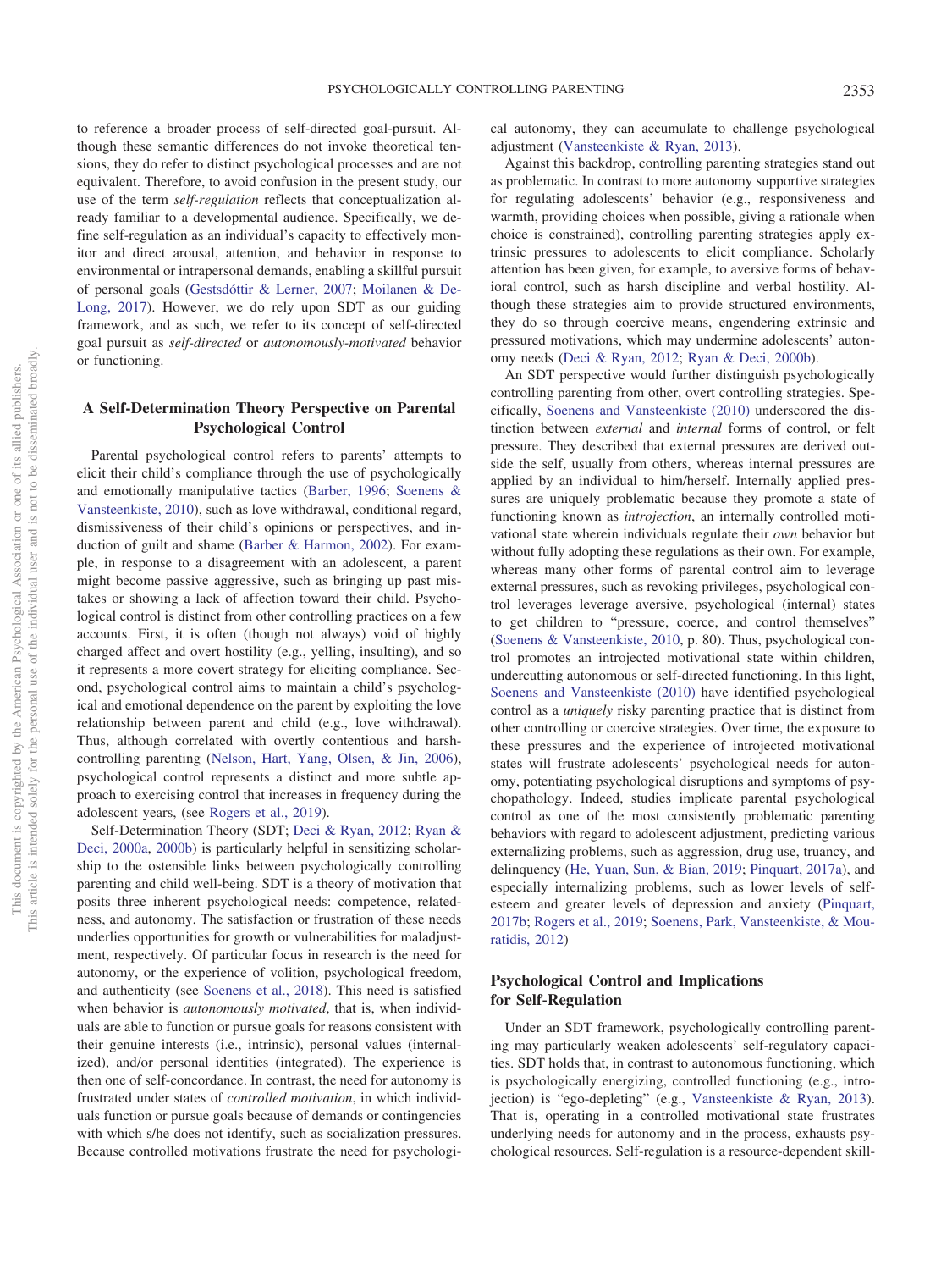set requiring the vigilant monitoring and control of emotions, cognitions, and behavioral impulses, and as such, may be undermined by persistent controlled functioning. Experimental studies seem to support this premise. These show that when performing various executive function tasks (e.g., Stroop task, e-hunting task), individuals in controlled motivational states are lower performing, less persistent, and even exhibit lower neural signaling in brainbased error monitoring (ERN; error-related negativity) than autonomously functioning individuals [\(Legault & Inzlicht, 2013;](#page-12-10) [Moller, Deci, & Ryan, 2006\)](#page-13-12), suggesting lower levels of active self-control. Additionally, evidence suggests that controlled motivational states may also heighten the allure of goal-disruptive impulses and stimuli (e.g., temptations, [Milyavskaya, Inzlicht,](#page-13-13) [Hope, & Koestner, 2015\)](#page-13-13). It stands to reason, then, that selfregulation may be one casualty of adolescents' experiences of parental psychological control.

#### **Within-Family Parent–Child Dynamics**

Increasingly, research documents considerable variability in parent-adolescent dynamics at the *within*-person level, challenging the view that family processes are more or less stable across development. For example, and relevant to the present study, parents fluctuate significantly around their own averages of psychological control even on a day-to-day basis [\(Mabbe, Soenens,](#page-12-11) [Vansteenkiste, van der Kaap-Deeder, & Mouratidis, 2018\)](#page-12-11). The research implications of such within-person variability are that the information contained at the between- and within-person levels address different questions, and may ultimately be disconnected. This is notable because a handful of examinations have established between-person correlations between adolescents' perceived psychological control and select indices of their self-regulation, including lower self-perceived agency and locus of control [\(Mandara](#page-12-12) [& Pikes, 2008;](#page-12-12) [Nanda, Kotchick, & Grover, 2012\)](#page-13-14), diminished attentional focusing and inhibitory control [\(Hofer, Eisenberg, &](#page-12-13) [Reiser, 2010\)](#page-12-13), poorer coping strategies (e.g., self-criticism; [Soenens et al., 2008\)](#page-13-15), and poorer anger regulation [\(Rueth, Otter](#page-13-16)[pohl, & Wild, 2017\)](#page-13-16). Although such correlations are informative, developmental questions about causal processes (including the present one) are usually couched at the *within-person* level, requiring analytic techniques sensitive to within-person effects. Relying on between-person evidence to make conclusions regarding within-person effects can introduce statistical artifacts that can seriously misrepresent developmental family processes (e.g., Simpson's paradox; for recent and relevant examples, see [Diet](#page-12-14)[vorst, Hiemstra, Hillegers, & Keijsers, 2018;](#page-12-14) [Keijsers et al., 2016\)](#page-12-15).

Put more simply, if psychological control actually creates selfregulation challenges for adolescents, one might reasonably expect that families in which parents are more psychologically controlling would also contain adolescents with lower self-regulation (i.e., the between-person, rank-order correlation reported in prior studies). However, one would ultimately desire evidence that when parents are more psychologically controlling beyond their *own typical levels*, adolescents experience subsequent declines in *their own typical levels* of self-regulation (a longitudinal, within-person association). Therefore, to more rigorously test a causal model in which parental psychological control leads to ensuing decrements in adolescents' self-regulation requires evidence that adolescents individually display lower self-regulation after periods when they

experience more psychologically controlling parenting. Such within-person, parent–adolescent dynamics involving psychological control have yet to be examined in the literature.

#### **Additional Limitations of the Current Literature**

A number of additional limitations remain. No studies of which we are aware have tested reciprocal relations among these constructs, as the majority are cross-sectional examinations. Given the well-established evidence for the bidirectional influences of parents and their adolescents on one another, including with regard to psychological control [\(Steeger & Gondoli, 2013\)](#page-13-17), this lack of rigorous longitudinal modeling is a considerable limitation of the present literature. Although it is theoretically plausible that parental psychological control undermines adolescents' self-regulation, it is perhaps equally as likely that a dysregulated adolescent is more likely to elicit or even simply perceive more psychologically controlling parenting (e.g., [Brody & Ge, 2001;](#page-12-0) [Pettit, Laird,](#page-13-18) [Dodge, Bates, & Criss, 2001\)](#page-13-18). For example, [Steeger and Gondoli](#page-13-17) [\(2013\)](#page-13-17) found that young adolescents' aggression longitudinally predicted parent– child conflict, which in turn predicted higher levels of parental psychological control. In fact, [Pinquart's \(2017a\)](#page-13-9) recent meta analysis found that associations between psychological control and most other problem behaviors manifested as bidirectional in nature. Thus, although a stronger theoretical stance for psychological control influencing later self-regulation is typically assumed, both pathways of influence are possible. Unfortunately, the general lack of longitudinal modeling precludes any insights regarding the presence and/or predominance of these differential effects [\(Hamaker, Kuiper, & Grasman, 2015\)](#page-12-16).

Finally, there is currently little evidence for the *unique* associations between psychological control and self-regulation. Some suggest such an association could theoretically be explained simply by overall negative parenting style (e.g., [Moilanen, Rasmus](#page-13-19)[sen, & Padilla-Walker, 2015\)](#page-13-19). That is, psychological control may simply fit into a larger profile of coercive, controlling parenting (e.g., harsh discipline, verbal hostility), the *profile* of which is primarily responsible for decrements in self-regulation. However, recent theorizing with SDT (e.g., [Soenens & Vansteenkiste, 2010\)](#page-13-3) is clear that psychological control should possess a *unique* influence, a supposition that can be tested empirically.

#### **The Current Study**

Framed by Self-Determination Theory [\(Deci & Ryan, 2012;](#page-12-6) [Ryan & Deci, 2000a,](#page-13-5) [2000b;](#page-13-6) [Soenens & Vansteenkiste, 2010\)](#page-13-3), we examined the *longitudinal, bidirectional, within-person associations between adolescents' perceived psychological control and their self-regulation, above and beyond overt coercive controlling strategies (e.g., harsh discipline) during adolescence.* Thus, the present study provides a particularly rigorous test of the theorized causal model in which psychologically controlling parenting uniquely undercuts adolescents' self-regulation. We hypothesized that individual adolescents' experiences of parents' psychological control would predict negative fluctuations in their self-regulation beyond their own-typical levels. We also predicted that adolescents' self-regulation would predict changes in their perceptions of their parents' psychologically controlling strategies, though the supporting theory here is less well-established. In addressing these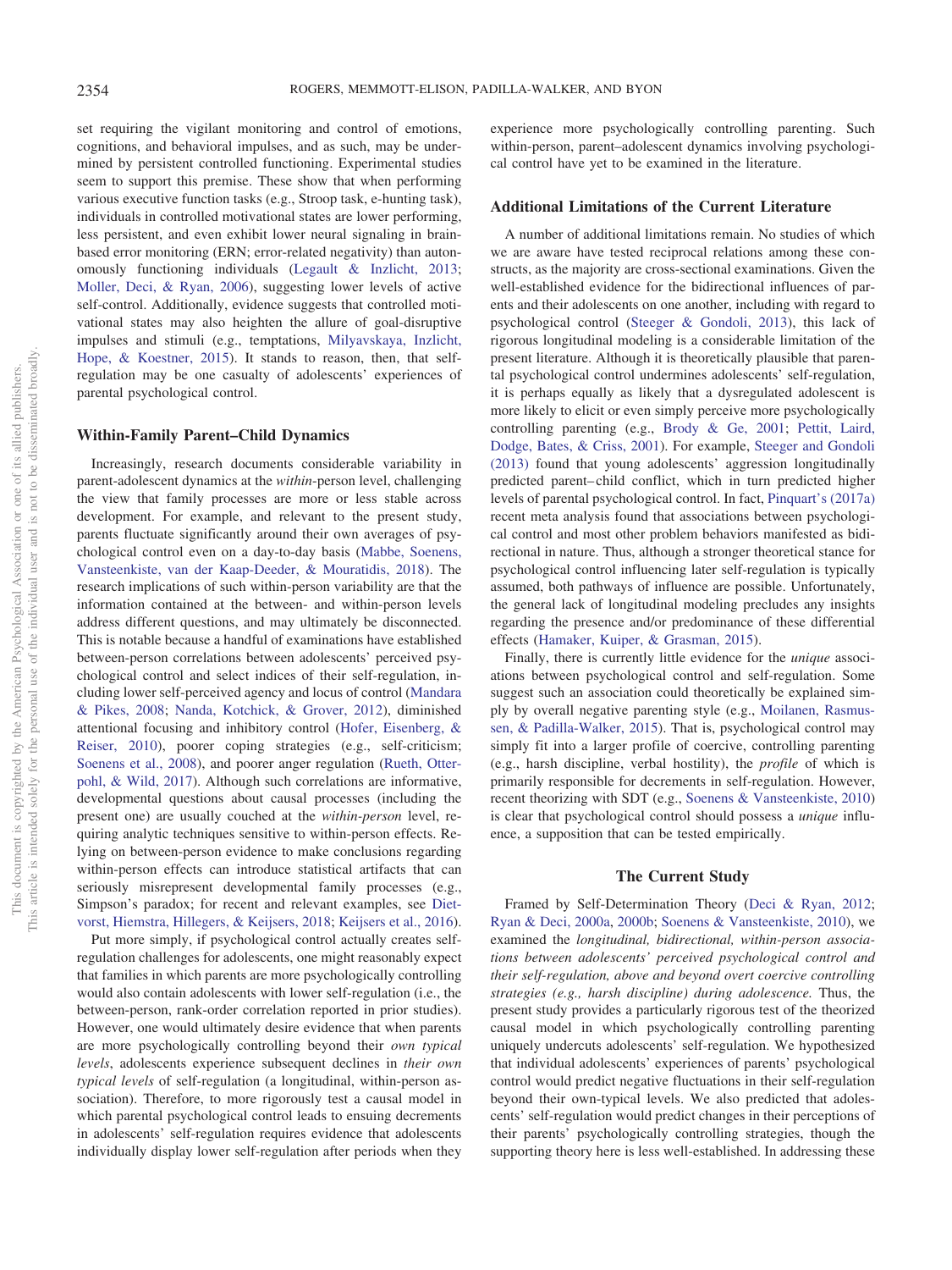questions, we used both adolescent and parent informants of adolescents' self-regulation to provide multiple family perspectives as well as to estimate cross-reporter effects that circumvent withinreporter method variance.

We also examined adolescents' sex as a potential moderator, given the possibility of sex differences in parenting, and in particular, parental control attempts (see [Endendijk, Groeneveld,](#page-12-17) [Bakermans-Kranenburg, & Mesman, 2016\)](#page-12-17). However, SDT posits that the psychological needs for volitional functioning are inherent regardless of an individual's sex [\(Soenens & Vansteenkiste, 2010\)](#page-13-3). Under such a lens, psychologically controlling parenting should relate to self-regulation similarly for boys and girls. Given the lack of empirical data on this question, we examined whether the associations between parental psychological control and adolescent self-regulation were qualified by sex differences (sons vs. daughters). Although such an examination is well worth the empirical attention, specific predictions are difficult to derive in the context of sparse empirical findings and differing theoretical positions.

#### **Method**

#### **Participants and Procedure**

Participants for this study were taken from the Flourishing Families Project, which is a 10-year longitudinal study of family life and adolescent development involving 500 families in the pacific northwest region of the United States. In 2007, families were recruited using a purchased national telephone survey database (Polk Directories/InfoUSA) containing 82 million households across the United States. Families were eligible to participate if they had a child between the ages of 10 and 14 living within targeted census tracts. Using the Polk Directory, these families were randomly selected from targeted census tracts that paralleled the socioeconomic and racial/ethnic makeup of local school districts. A total of 692 eligible families were contacted, 423 of which agreed to participate. An additional subset of families  $(n = 77)$ were recruited via referrals. Ethics board approval for the Flourishing Families Project was obtained from the Brigham Young University IRB, protocol F060311.

After parental consent and adolescent assent were obtained, the 500 participating families (i.e., each parent and the focal child) were interviewed in their homes once per year for the first five years (waves 1–5). These interviews included video-taped interaction tasks and questionnaires about family life and adjustment indices. Over the next five years (Waves  $6-10$ ), only questionnaire data were collected, and were done so via online surveys. The final wave of data was collected in 2016. The overall retention rate across the 10 waves was 87%. At the first wave of data collection  $(in 2007)$ , focal adolescents were an average age of 11.29 ( $SD =$ 1.01). Adolescents' ethnic backgrounds included non-Hispanic Caucasian (67%), African American (12%), Hispanic/Latinx (2%), Asian American (4%), multiethnic (12%), and other (2%). The median monthly income was just under \$5,000 USD per month, indicating that the typical family in the study was middle class. Most adolescents were from two-parent homes (67%), with a minority coming from single-parent homes (33%).

Given the current study's focus on adolescence, data were restructured such that variables were considered when all partici-

pants were the same age (e.g., 11, 12, 13), regardless of the wave of assessment. This resulted in some missing data, particularly at the age 11 assessment (40%), given the age range at wave 1 was 10 –14. However, because age of the child at wave 1 was random, the missing values at age 11 were missing completely at random (Little's MCAR test:  $\chi^2[8] = 5.61$ ,  $p = .69$ ; [Little, 1988\)](#page-12-18). Full Information Maximum Likelihood was used to handle these values. Altogether, family members' data were used that spanned 7 years in which their adolescent was ages 11 to 17.

#### **Measures**

Parent psychological control. Adolescents reported their perceptions of their mothers' and fathers' psychologically controlling parenting practices using the Psychological Control Scale-Youth Self Report (PCS-YSR; [Barber, 1996\)](#page-12-7). The PC-YSR is the most widely used measure of parental psychological control, displaying unidimensional construct validity in [Barber's \(1996\)](#page-12-7) early work, and high reliability across a number of key investigations (e.g., [Barber, 1996;](#page-12-7) [Soenens et al., 2012\)](#page-13-11). This eight-item measure was completed using a 5-point Likert scale ranging from 1 (*never*) to 5 (*very often*) with higher scores indicating a greater degree of parental psychological control. Example items include, "My parent tries to change how I feel or think about things" and "If I have hurt her/his feelings, my parent stops talking to me until I please her/him again." From ages 11–17, Cronbach's Alpha coefficients for this measure ranged from .82 to .90 for mothers and .82 to .91 for fathers.

**Self-regulation.** At each assessment, primary caregivers (96% mothers, 4% fathers) and adolescents reported on adolescents' self-regulation by completing a modified survey instrument developed by [Novak and Clayton \(2001\).](#page-13-20) We shortened the original 30-item scale to 12 items to reduce participant burden across the 10 waves of the study. This measure assessed emotional aspects of self-regulation such as the ability to control anger responses and intense affect (e.g., "My child has difficulty controlling his/her temper" [reverse scored]); cognitive aspects such as the ability to direct attention and plan for the future (e.g., "My child gets distracted by little things" [reverse scored] and "My child develops a plan for all his/her important goals"); and behavioral aspects such as controlling hyperactive responses, including fidgeting and aggressive displays; (e.g., "My child gets fidgety after a few minutes if s/he is supposed to sit still" [reverse scored]). Adolescent reports were identical but used a different stem (e.g., "I have difficulty controlling my temper"). Responses ranged from 1 (*never true*) to 4 (*always true*), with higher values indicating greater ability to self-regulate. In line with prevailing conceptualizations of self-regulation as a holistic skillset [\(Barkley, 1997;](#page-12-19) [Gratz & Roemer, 2004;](#page-12-20) [McClelland, Ponitz, Messersmith, & To](#page-12-21)[miney, 2010\)](#page-12-21), we averaged all items for an overall self-regulation score. The treatment of this scale as such has been used in a number of prior examinations (e.g., [Coyne, Warburton, Essig, &](#page-12-22) [Stockdale, 2018\)](#page-12-22) because the overall self-regulation factor is correlated as expected with subscales of self-regulation included in a more recently developed self-regulation measure (i.e., evidence for construct validity, see [Moilanen, 2007\)](#page-13-21). In the current study, Cronbach's Alpha coefficients ranged from .86 –.90 for primary caregiver reports and .75–.80 for adolescent self-reports.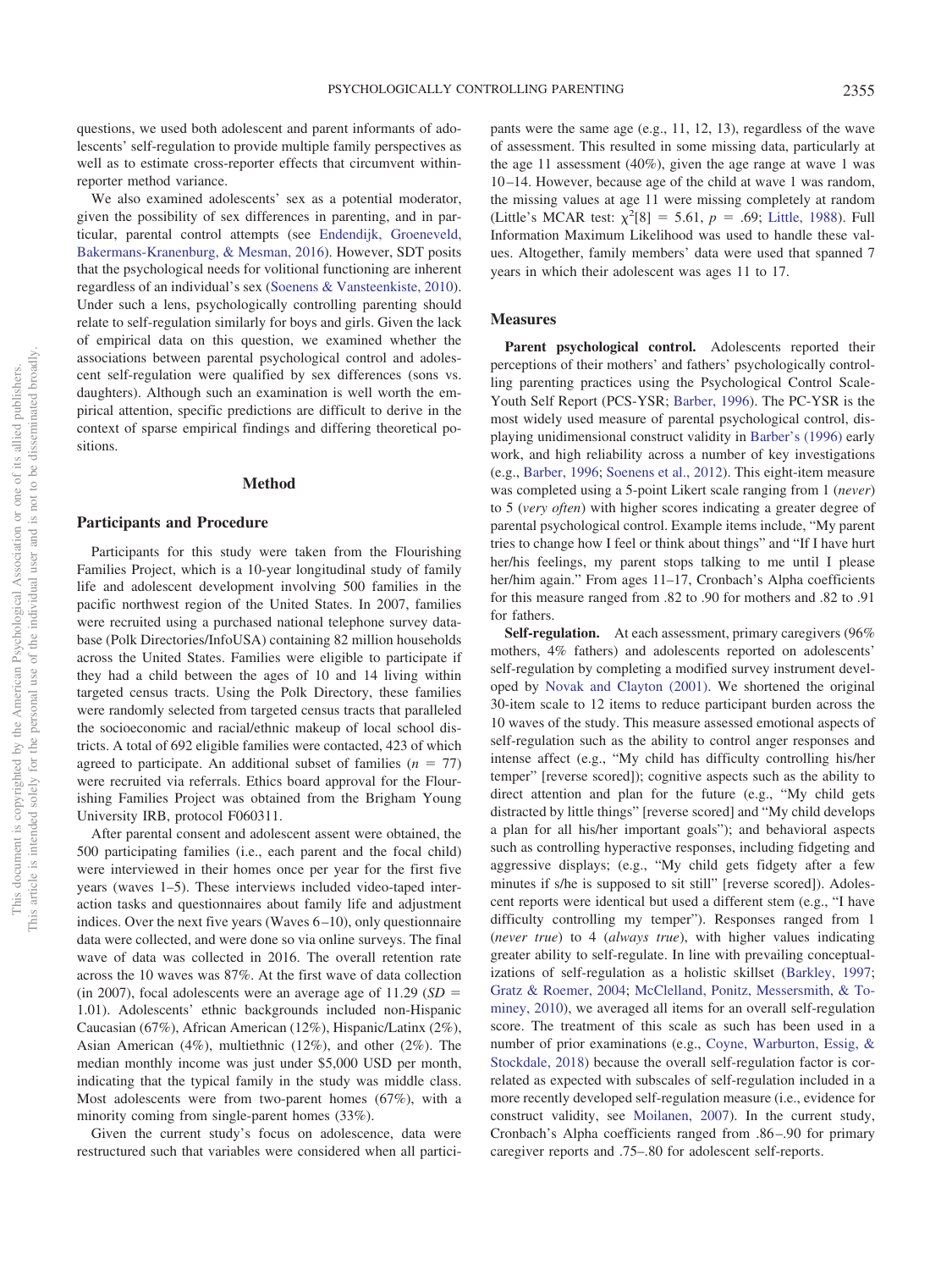#### **Control—Harsh Discipline**

At each assessment, mothers and fathers reported their disciplinary strategies using the Parenting Styles and Dimensions Questionnaire-Short Version (PSDQ; [Robinson, Mandleco, Olsen,](#page-13-22) [& Hart, 2001\)](#page-13-22). Eight of these items tapped the frequency of coercive and punitive control attempts with their adolescent (e.g., "grab my child when s/he is being disobedient," "scold or criticize to make my child improve"). These eight items were reported on a five-point Likert-type scale  $(1 = never, 5 = always)$ , which were then averaged for an overall harsh discipline score, higher scores meaning greater use of harsh discipline. Alphas ranged from .73–.77 for mothers and .68 –.76 for fathers.

#### **Analytic Strategy**

**Data screening and descriptive statistics.** We first screened all variables for univariate outliers beyond  $\pm 3.29$  standard deviations from the mean. We then examined missing data patterns. Dummy variables were created to represent missingness on each of the key study variables  $(1 = missing, 0 = not missing)$ , which were used in logistic regressions as dependent variables to identify variables within our data set that predicted missingness. Finally, means, standard deviations, and correlations were computed to identify preliminary data patterns.

**Associations between parental psychological control and adolescent self-regulation.** An inherent challenge of analyzing longitudinal family processes is that traditional cross-lagged panel models typically used for these purposes actually conflate between- and within-person sources of variance inherent to the longitudinal data. Not only does this produce statistical biases and incorrect estimates of presence, predominance, and directionality of cross-lagged effects (e.g., [Miklikowska, 2018\)](#page-13-23), it also produces serious interpretation challenges that are often indefensible [\(Ha](#page-12-16)[maker et al., 2015\)](#page-12-16). Therefore, we instead used autoregressive latent trajectory models with structured residuals (ALT-SR; [Cur](#page-12-23)[ran, Howard, Bainter, Lane, & McGinley, 2014\)](#page-12-23) following procedures outlined by [Berry and Willoughby \(2017\).](#page-12-24) This technique disaggregates between- and within-person sources of variability to allow for the *within-person* specification of cross-lagged effects.

As a first step, appropriate growth trends in all repeated measures must be determined. We used model-building procedures to arrive at best-fitting growth structures for mothers' and fathers' psychological control and parent and adolescent reports of selfregulation. Comparison of fit indices (AIC, BIC, Sample Size Adjusted BIC) indicated that a linear model was the best-fitting model to describe mothers' and fathers' psychological control, which increased steadily from age 11 to 17. A quadratic model was the best-fitting model to describe changes in parent and adolescent reports of self-regulation, which showed an accelerated growth from ages 11–17 (see [Table S1](http://dx.doi.org/10.1037/dev0000818.supp) in the online supplemental material for fit indices and parameter estimates).

[Figure 1](#page-6-0) displays the ALT-SR model specification (see Example Input in the [online supplemental material\)](http://dx.doi.org/10.1037/dev0000818.supp). First, observed scores on psychological control and self-regulation across ages 11–17 were regressed onto random intercepts, (loadings fixed to one). Random, linear slopes were also estimated with time centered at age 11. Finally, observed scores on self-regulation were regressed onto a random quadratic term. Together, these parameters represent random, *between-person* variability in developmental trajectories of psychological control and self-regulation across adolescence (initial levels at age 11 and rates change across adolescence). Then, each observed score for parental psychological control and adolescent self-regulation was also regressed onto its own latent variable with loadings constrained to one to form structured residuals. These structured residuals absorbed all the remaining *withinperson* variance in the observed scores, thereby representing adolescents' intraindividual deviations from their own expected trajectories at a specific point in time.

In the ALT-SR model, individual differences in the development of psychological control and self-regulation are captured by the random intercepts and slopes; individuals' time-specific deviations from their own, expected trajectories of psychological control or self-regulation are captured by the structured residuals. This disaggregation of between- and within-person variance facilitates the estimation of associations between parental psychological control and adolescent self-regulation at both the between- and withinperson levels. Specifically, covariances between the random intercepts and slopes are specified to estimate the degree to which individual differences in psychological control trajectories (initial levels and rates of change) correspond to individual differences in self-regulation trajectories (initial levels and rates of change), much like a dual process model. Autoregressive and cross-lagged paths were then specified among the structured residuals. Autoregressive parameters, with self-regulation for example, represent the degree to which an individual's time-specific deviation from his or her expected self-regulation trajectory predicts deviations from said self-regulation trajectory at the ensuing assessment (one year later). A cross-lagged effect, with psychological control for example, represents the extent to which a parent's time-specific deviation in psychological control from his or her expected level predicts deviations in the adolescent's self-regulation from his or her expected level at the next assessment, adjusted for *prior* deviations from one's expected self-regulation levels. The 1-year spacing between measurement intervals is important for interpreting these within-person effects in a theorized causal model. A 1-year interval allows enough time for within-person deviations in psychological control to produce within-person change in selfregulation, but also demonstrates the relative sustainability of this process, and thus its meaningfulness, over a period of time (see [Dormann & Griffin, 2015\)](#page-12-25).

**Procedure for invariance testing.** Four separate ALT-SR models were specified. Specifically, we estimated separate models for mothers' and fathers' psychological control, each using two separate informants of adolescents' self-regulation (adolescent report and primary caregiver report). In each model, autoregressive and cross-lagged parameters were tested for invariance across time. A fully unconstrained model was first estimated, and then separate pieces of the within-person model (i.e., involving the structured residuals) were constrained to equality across the seven waves: autoregressive parameter estimates, cross-lagged parameter estimates, and within-time residual covariances. This produced a more theoretically parsimonious model with respect to adolescents' age that could be formally compared to the original, unconstrained model on the basis of model fit. These model comparisons were performed using the change in chi square statistic, wherein a nonsignificant change in the chi-square value represents that the more parsimonious (constrained) model did not significantly worsen model fit, justifying its retention over the more theoreti-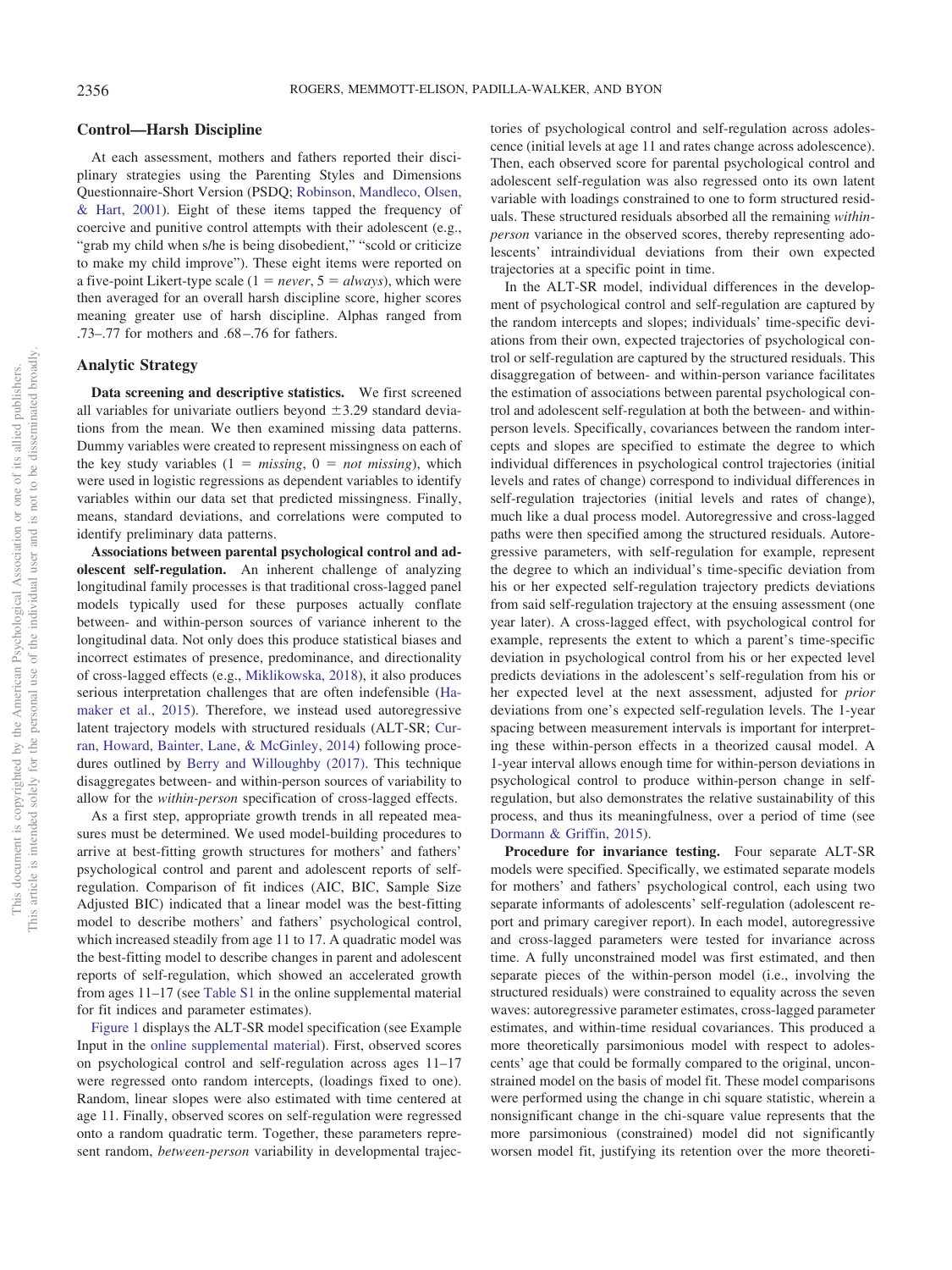

<span id="page-6-0"></span>*Figure 1.* Specification of autoregressive latent trajectory models with structured residuals (ALT-SR) model examining between and within person associations between social network and mental health indices.

cally complex, unconstrained model. Building on this, *all* parameter estimates (between- and within-person elements of the model) were then tested for invariance by adolescents' sex using multiple group modeling. A fully unconstrained model was first estimated (parameters free to vary by sex). Then, separate pieces of the model were constrained to be equal across sex: autoregressive estimates, cross-lagged estimates, within-time residual covariances, intercept and slope covariances, and intercept, slope, and quadratic means. Constraints that did not worsen model fit (again using the change in chi square statistic), were retained; those that worsened model fit were discarded.

**Control variables.** In the ALT-SR model, trait-like and relatively stable individual characteristics (e.g., parent education, genetics) are controlled by the disaggregation of between- and within-person variance. Mothers' and fathers' harsh discipline was included as a within-time covariate in all models. Specifically, psychological control and self-regulation were regressed onto harsh discipline at each age (11–17) to partial them of any overlapping variance with parents' harsh discipline. The resulting variables represented all variance in psychological control or selfregulation that was unaccounted for by parents' harsh discipline, and these were the variables from which the disaggregated between and within-person estimates were derived.

#### **Results**

#### **Data Screening**

There were very few outliers from wave to wave, there were no cases that were outlying on more than two occasions, and there were no cases that reported any outlying score on more than one variable. Thus, all cases were retained. Missing data ranged from 4% to 40% for measures of parents' psychological control and 3% to 38% for self-regulation measures across ages 11–17. Missing values were more frequent at the extremes of the age continuum (particularly at age 11 given the restructuring of the data described previously), but missing data were low at all other ages. Across all ages and variables, data were not missing completely at random,  $\chi^2$  = 2856.70 (1948, *p* < .001; MCAR; [Little, 1988\)](#page-12-18), and so we examined correlates of missingness. Missingness was negatively predicted by parent education level, but was unassociated with adolescent sex, minority status, or the key study variables. Attrition analyses further indicated that by age 17, a total of 17 families had attrited (3.5%), and these also had relatively lower levels of parents' formal education. We used Full Information Maximum Likelihood [\(Enders, 2010\)](#page-12-26) to handle missing values at all waves.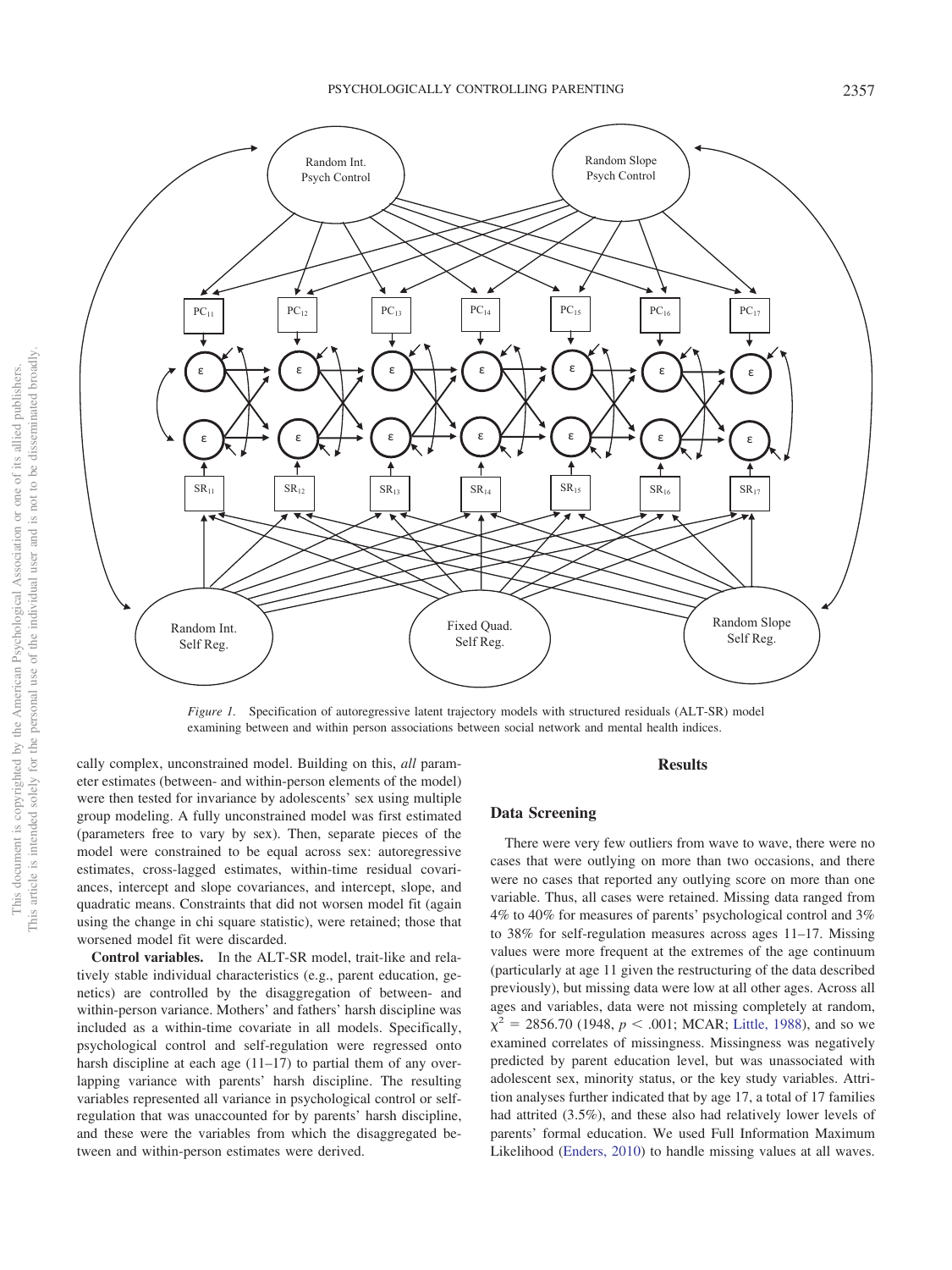#### **Descriptive Statistics**

Means and standard deviations for all study variables across the seven assessments, as well as analyses for sex differences, can be found in [Table 1.](#page-8-0) Correlations among the study variables across the seven assessments are presented in [Table 2.](#page-8-1)

**Assessing sources of variance.** Intraclass correlations (ICCs) were calculated for each of the observed repeated measures. In this application, the ICC represents the total amount of variance in a repeated measure that is attributable to individuals' trait-like differences (i.e., between person variance). ICCs were calculated for mothers' and fathers' psychological control (ICCs  $= .53$  and .55, respectively), and adolescent- and parent-reported self-regulation  $(ICCs = .62$  and .76, respectively). Interpreted, 53% to 76% of the variance in the longitudinal assessment of psychological control and self-regulation was explained by individual differences among participants (between-person variance). However, this also means that a substantial amount of variance in these measures (24% to 47%) represents within-person fluctuations in which adolescents deviate from their own, cross-time averages. These results corroborate prior work showing parental psychological control within families fluctuates considerably around their own means [\(Mabbe](#page-12-11) [et al., 2018\)](#page-12-11), justifying the use of ALT-SR models to disaggregate between- and within-person sources of variance.

**Mothers' psychological control and adolescent selfregulation.** Adolescents' report of their mothers' psychological control was examined in relation to their self-regulation, first using primary caregivers' self-reports of their adolescents' selfregulation, and then using adolescents' reports of their own selfregulation (i.e., in two separate models). Model building procedures indicated that all the within-person processes were invariant across time (see [Table S2](http://dx.doi.org/10.1037/dev0000818.supp) in the online supplemental material for model building results). Thus, we retained a model in which these paths were constrained to equality from ages 11–17. Then, this time-invariant model was specified in a multiple group framework to test for sex differences in the between- and withinperson parameters. All paths were invariant across sex except the auto-regressive paths for psychological control. Thus, the most parsimonious and well-fitting model was one in which the within-person processes between psychological control and selfregulation were constant from age 11 to age 17, and in which all parameters at both the between- and within-person level, with the exception of the autoregressive paths for psychological control, were statistically indistinguishable among boys and girls. This final model fit the data well,  $RMSEA = .05 (95\% \text{ CI} [.04, .06])$ ; CFI = .96; TLI = .95;  $\chi^2(367) = 578.95$ ,  $p < .001$ .

Between-person parameter estimates (intercept, slope, and quadratic means; intercept and slope covariances) were not of primary substantive focus<sup>1</sup> (for these results, see Table  $S3$  in the online supplemental material). Of primary interest to the study were the cross-lagged, within-person associations between psychological control and self-regulation (see [Figure 2a\)](#page-9-0). Mothers' psychological control predicted intraindividual decrements in adolescents' selfregulation one year later, adjusting for prior levels of selfregulation. Stated more simply, when adolescents reported timespecific increases in mothers' psychological control beyond their own expected trajectories, primary caregivers were more likely to report time-specific decreases in adolescents' self-regulation beyond their expected trajectories one year later, adjusting for prior deviations in self-regulation (i.e., at the previous wave). Notably, these associations persisted above and beyond mothers' harsh discipline and were independent of any between-person factors (e.g., parent education, genetic factors), as these were controlled by virtue of the design itself. Associations in the reverse direction were not significant; adolescents' within-person fluctuations in self-regulation did not predict later fluctuations in mothers' psychological control.

In a second model, we examined child-reported self-regulation in relation to their reports of their mothers' psychological control. Model building procedures (see [Table S2](http://dx.doi.org/10.1037/dev0000818.supp) in the online supplemental material) found that all the within-person associations were time-invariant from ages  $11 - 17$ . Most parameter estimates were invariant across sex, with the exception of the autoregressive paths at the within-person level, which were allowed to vary sex. The final model displayed good fit to the data,  $RMSEA = .04$  (95% CI [.03, .05]; CFI = .95, TLI = .95;  $\chi^2(362) = 529.13$ ,  $p < .001$ ). Similar to the prior model, results showed significant, negative within-person associations between mothers' psychological control and adolescents' self-regulation one year later, adjusting for prior levels of self-regulation (see [Figure 2b\)](#page-9-0). Adolescents' selfregulation did not predict mothers' psychological control one year later.

**Fathers' psychological control and adolescent self-regulation.** A model was then estimated to examine the associations between fathers' psychological control and adolescents' self-regulation as reported by their primary caregiver. The same model-building procedures were used to test for invariance across time and sex, which produced a final model that fit the data well,  $RMSEA = .04$  $(95\% \text{ CI} [.03, .05]; \text{CFI} = .96; \text{TLI} = .96; \chi^2(364) = 520.56, p <$ .001). In this model, autoregressive paths for fathers' psychological control could not be constrained to equality across time, leading us to relax this constraint. However, all other paths were invariant across time, and there were no sex differences in any of the between- or within-person parameter estimates. Within-person results showed a negative and significant association between fathers' psychological control and adolescents' self-regulation (see [Figure 3a\)](#page-10-0). Adolescents who experienced more psychological control from their fathers than their typical levels were predicted to show lower self-regulation than their typical levels one year later, adjusting for any prior fluctuations in self-regulation. The association between adolescents' self-regulation and fathers' psychological control was not significant. All associations, once again, emerged above and beyond fathers' use of harsh discipline and any stable individual differences.

Finally, a model was estimated for adolescents' perceptions of fathers' psychological control and adolescents' self-reported selfregulation. Model building procedures to examine invariance across time and sex produced a final model in which all withinperson parameters were equivalent across time except for the

<sup>&</sup>lt;sup>1</sup> In all four models, the between-person results indicated low initial levels of psychological control and moderate initial levels of selfregulation (intercepts centered at age 11), both of which were relatively stable across time (slopes and quadratic term was not significant). These initial levels were significantly correlated, indicating that adolescents who perceived their mothers or fathers to be more psychologically controlling were also more likely to display low levels of self-regulation (see [Table S3](http://dx.doi.org/10.1037/dev0000818.supp) in the online supplemental material).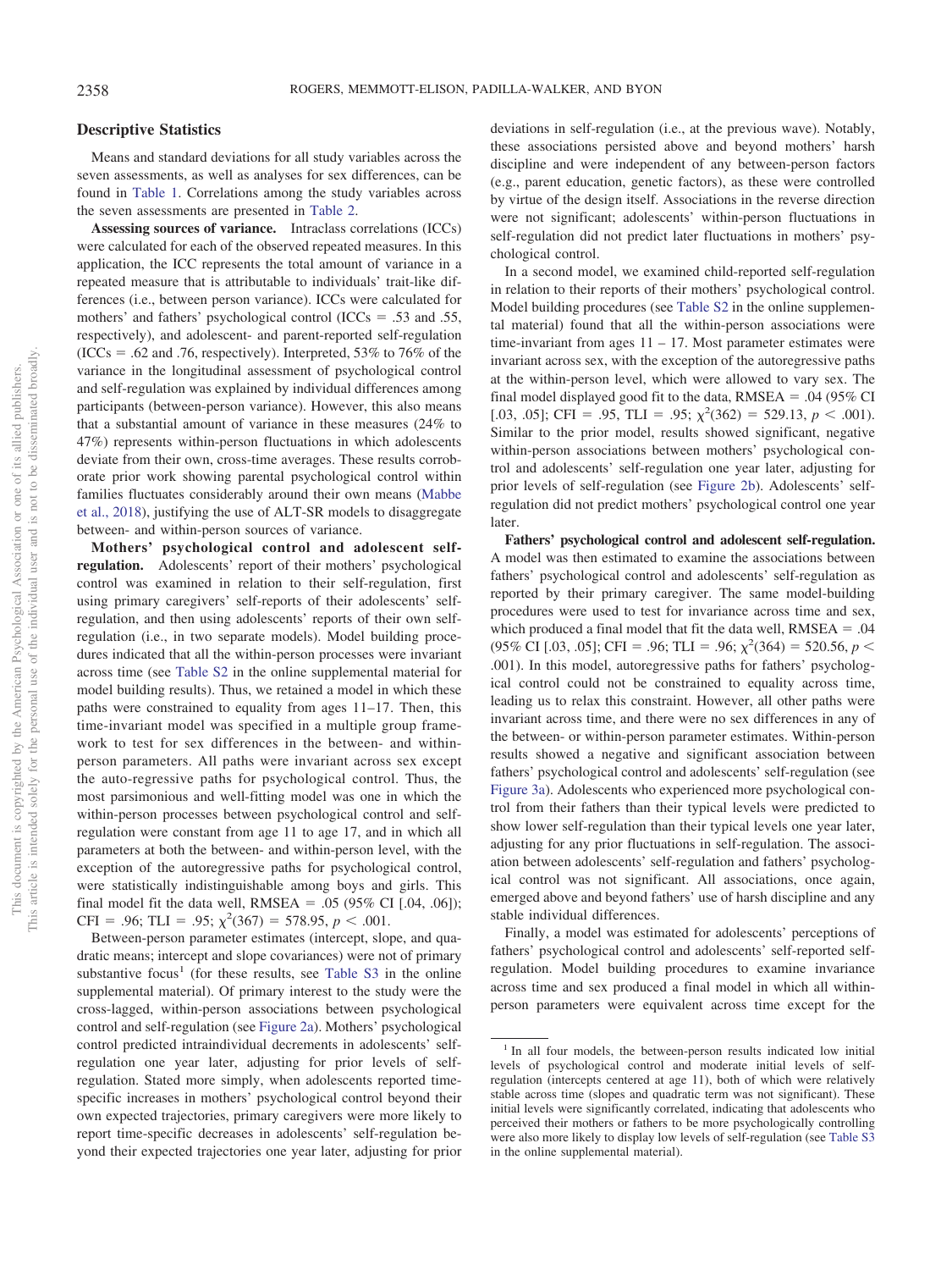<span id="page-8-0"></span>

| Table 1                                               |  |
|-------------------------------------------------------|--|
| Means and Standard Deviations for All Study Variables |  |

|                          |                                |                                |                                | Age of assessment              |                                |                                |                                |
|--------------------------|--------------------------------|--------------------------------|--------------------------------|--------------------------------|--------------------------------|--------------------------------|--------------------------------|
| Variable                 | Age $11$<br>M(SD)<br>$n = 301$ | Age $12$<br>M(SD)<br>$n = 411$ | Age $13$<br>M(SD)<br>$n = 470$ | Age $14$<br>M(SD)<br>$n = 475$ | Age $15$<br>M(SD)<br>$n = 491$ | Age $16$<br>M(SD)<br>$n = 492$ | Age $17$<br>M(SD)<br>$n = 483$ |
| Mother psych control     | 1.68(0.63)                     | 1.75 (0.69)                    | 1.82(0.69)                     | 1.91(0.72)                     | 2.02(0.78)                     | 2.05(0.82)                     | 2.08(0.83)                     |
| Father psych control     | 1.65(0.61)                     | 1.69 (0.62)                    | 1.75(0.69)                     | 1.81(0.69)                     | 1.87(0.75)                     | 1.85(0.74)                     | 1.85(0.77)                     |
| Self-regulation (child)  | 2.88(0.47)                     | 2.86(0.45)                     | 2.83(0.49)                     | 2.81(0.49)                     | 2.83(0.49)                     | 2.87(0.48)                     | $2.90(0.46)^a$                 |
| Self-regulation (parent) | $2.82(0.52)^a$                 | $2.84(0.51)^a$                 | $2.89(0.52)^{a}$               | 2.91(0.52)                     | 2.95(0.53)                     | 3.00(0.53)                     | 3.06(0.55)                     |
| Mother harsh discipline  | 1.72(0.34)                     | 1.70 (0.39)                    | 1.66(0.38)                     | 1.62(0.38)                     | 1.60 (0.39)                    | 1.57(0.40)                     | 1.53(0.42)                     |
| Father harsh discipline  | 1.70 (0.39)                    | $1.69(0.37)^{a}$               | $1.65(0.39)^a$                 | 1.62(0.35)                     | 1.60(0.41)                     | 1.51(0.37)                     | $1.47(0.36)^a$                 |

*Note*. All scales ranged from 1–5. Superscript *a* indicates significant sex differences. At age 17, boys  $(M = 2.98, SD = .40)$  self-reported higher mean levels of self-regulation than girls  $(M = 2.83, SD = .50)$  with a small effect size, Cohen's  $d = .33$ . However, primary caregivers reported their daughters higher in self-regulation than their sons at age 11 ( $M_{\text{girls}} = 2.90$ ,  $SD_{\text{girls}} = .52$ ;  $M_{\text{boys}} = 2.71$ ,  $SD_{\text{boys}} = .50$ , Cohen's  $d = .37$ ), age 12 ( $M_{\text{girls}} = 2.91$ ,  $SD_{\text{girls}} = .50$ ;  $M_{\text{boys}} = 2.76$ ,  $SD_{\text{boys}} = .50$ , Cohen's  $d = .30$ , and age 13 ( $M_{\text{girls}} = 2.95$ ,  $SD_{\text{girls}} = .51$ ;  $M_{\text{boys}} = 2.81$ ,  $SD_{\text{boys}} = .52$ , Cohen's  $d = .28$ ). Fathers of sons reported harsher discipline than fathers of daughters at age 12 ( $M_{\text{boys}} = 1.76$ ,  $SD_{\text{boys}} = 0.38$ ;  $M_{\text{girls}} = 1.62$ ,  $SD_{\text{girls}} = 0.35$ , Cohen's  $d = 0.37$ ) and age 13 ( $M_{\text{boys}} = 1.72$ ,  $SD_{\text{boys}} = .44$ ;  $M_{\text{girls}} = 1.58$ ,  $SD = .33$ ; Cohen's  $d = .32$ ).

auto-regressive paths for psychological control. Furthermore, sex constraints could not be retained for autoregressive and crosslagged paths, which were allowed to vary between boys and girls. All other parameter estimates (within-time covariances; means and covariances of intercepts and slopes) were constrained to equivalence for boys and girls. This final model showed good model fit, RMSEA = .04 (95% CI [.04, .05]); CFI = .94, TLI = .94,  $\chi^2$ (355) = 525.77, *p* < .001. The within-person processes between fathers' psychological control and self-regulation differed for girls and boys (see [Figure 3b\)](#page-10-0). Among girls, results indicated significant and negative bidirectional associations between psychological control and self-regulation. Specifically, fathers' greater psychological control from typical levels predicted lower-than-typical levels of self-regulation in their daughters one year later. At the same time, daughters' lower-than-typical self-regulation predicted greater-than-typical levels of fathers' psychological control one year later. However, among boys, only a positive path from selfregulation to later psychological control was significant. Specifically, higher self-regulation predicted increases in fathers' psychological control one year later. Fathers' psychological control did not predict boys' later self-regulation.

#### **Discussion**

Framed from Self-Determination Theory and developmentalecological perspectives, we examined bidirectional, longitudinal,

and intraindividual associations between adolescents' perceived parental psychological control and their self-regulation from ages 11–17. Specifically, we examined evidence for how individuals' time-specific deviations in one process predicted future deviations in the other. Parenting environments are widely regarded as a key socializing context for children's development of self-regulation, a foundational skillset for an adolescent period characterized by major transitions. However, fewer studies have examined how parental psychological control specifically may undermine selfregulation, which is important to understand in the context of diminishing behavioral control, and for understanding unique and shared etiologies. We hypothesized that perceived psychological control would predict within-person decrements in self-regulation across adolescence. We also examined evidence for bidirectionality in these associations, as well as evidence of gendered patterns in these processes (boys vs. girls, mothers vs. fathers).

#### **Psychological Control Predicts Intraindividual Declines in Adolescents' Self-Regulation**

Consistent with hypotheses, adolescents' experiences of mothers' and fathers' psychological control predicted within-person declines in their self-regulation from ages 11–17 in all four models. Specifically, when adolescents' experiences of mothers and fathers psychological control increased beyond their own typical levels, adolescents were more likely to display decreases in their

<span id="page-8-1"></span>Table 2

| Within-Time Correlations Among Primary Study Variables From Ages 11-17 |  |  |  |
|------------------------------------------------------------------------|--|--|--|
|                                                                        |  |  |  |

| Variable                        | Psychological control<br>11/12/13/14/15/16/17                                                | Child-reported self-regulation<br>11/12/13/14/15/16/17                   | Parent-reported self-regulation<br>11/12/13/14/15/16/17                                                                                                                                                                                                                                                                   |
|---------------------------------|----------------------------------------------------------------------------------------------|--------------------------------------------------------------------------|---------------------------------------------------------------------------------------------------------------------------------------------------------------------------------------------------------------------------------------------------------------------------------------------------------------------------|
| Psych. control                  |                                                                                              | $-0.27***/-0.24***/-0.25***/-0.21***/$<br>$-20^{**}/-21^{***}/-23^{***}$ | $-13^{\ast}/-09/-23^{\ast\ast\ast}/-22^{\ast\ast\ast}/$<br>$-13^{**}/-18^{**}/-23^{***}$                                                                                                                                                                                                                                  |
| Self-regulation (child report)  | $-28^{***}/-.26^{***}/-.33^{***}/-.31^{***}/$<br>$-.26***/-.25***/-.17***$                   |                                                                          | $.43***/0.39***/0.37***/0.43***/0.45***/0.45***/0.45***/0.45***/0.45***/0.45***/0.45***/0.45***/0.45***/0.45***/0.45***/0.45***/0.45***/0.45***/0.45***/0.45***/0.45***/0.45***/0.45***/0.45***/0.45***/0.45***/0.45***/0.45***/0.45***/0.45***/0.45***/0.45***/0.45***/0.45***/0.45***/0.45***/0.45***$<br>$45***146***$ |
| Self-regulation (parent report) | $-12^{\ast}/-15^{\ast\ast}/-27^{\ast\ast\ast}/-18^{\ast\ast\ast}/$<br>$-21***/-25***/-23***$ | $43***/39***/37***/43***/45***/$<br>$45***/46***$                        |                                                                                                                                                                                                                                                                                                                           |

*Note*. Mothers' psychological control is represented below the diagonal, fathers' above the diagonal.

 $p < .05.$  \*\*  $p < .01.$  \*\*\*  $p < .001.$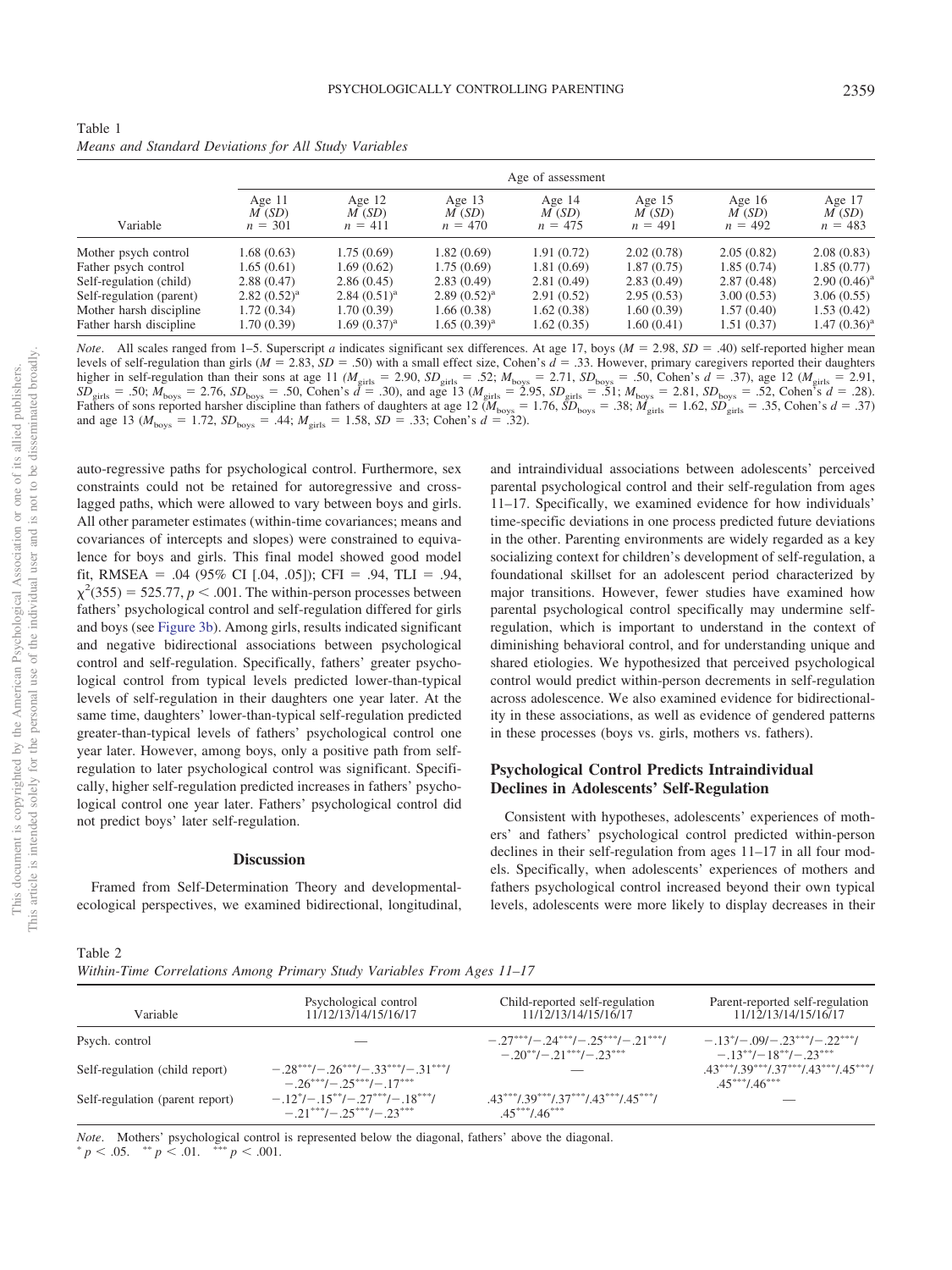

<span id="page-9-0"></span>*Figure 2.* Within-person auto-regressive cross-lagged associations between mothers' Psychological Control and Self-Regulation as reported by (a) primary caregivers, and (b) adolescents themselves. Bolded paths represent significant associations. For simplicity, within-time residual covariances are not shown, nor are any between person parameters (e.g., intercepts and slopes). When differing by sex, path estimates are displayed for girls (and boys).  $p < .05$ .  $p < .01$ .  $p < .001$ .

own typical levels of self-regulation one year later, adjusted for any prior fluctuations in their self-regulation. These patterns emerged uniquely of parents' harsh disciplinary strategies (e.g., yelling, hitting), as well as trait-like differences among individuals (e.g., genetic factors). Furthermore, these associations replicated across parent and adolescent informants of self-regulation, and manifested consistently in cross-reporter models (adolescents reporting on parents and parents reporting on adolescents), ruling out the possibility of method effects that capitalize on shared method variance. Finally, these associations indicated a distinct predominance compared with associations in the opposite direction (i.e., self-regulation predicting psychological control).

These patterns are consistent with prior studies that report negative associations between psychological control and indices of self-regulation (e.g., [Cui, Morris, Criss, Houltberg, & Silk, 2014\)](#page-12-27), but advance this work in some key ways. Namely, this study is the first to our knowledge to examine longitudinal, bidirectional associations between perceived psychological control and adolescents' self-regulation, affirming the directional predominance from psychological control to self-regulation that is taken for granted in prior cross-sectional work. The aversive experience of psychological control can dysregulate an adolescent's affect and present him/her with coping challenges [\(Yap, Allen, & Ladouceur, 2008\)](#page-13-24). Perhaps more problematic, and according to Self-Determination Theory, psychologically controlling parenting can produce within the adolescent controlled and introjected states of functioning that thwart autonomy needs and undermine psychological resources, including those for active self-regulation (see [Soenens & Vans](#page-13-3)[teenkiste, 2010\)](#page-13-3). The implications is that, as these process unfold over time and across repeated family interactions [\(Bronfenbrenner](#page-12-28) [& Morris, 2006\)](#page-12-28), adolescents might experience sustained decrements in their self-regulation abilities.

Another important contribution of the present study is that it established these prospective associations between psychological control and self-regulation at the *intraindividual* level, whereas prior studies have relied on traditional, between person analytics. Developmental research questions like the present one are typically framed at the within-person level, but analyzing these questions with between-person statistical approaches can result in cross-lagged patterns that are not only biased or incorrect, but also sometimes impossible to interpret because they conflate betweenand within-person sources of variability [\(Berry & Willoughby,](#page-12-24) [2017;](#page-12-24) [Hamaker et al., 2015\)](#page-12-16). The ALT-SR models used herein disaggregated these sources of variance to estimate associations at both the between- *and* within-person level, providing a rigorous (and more interpretable) test of the unique and directional relations between psychological controlling parenting and adolescents' selfregulation.

Finally, past studies have rarely considered the impact of psychological control on adolescent outcomes after controlling for other aspects of negative or controlling parenting. This study provides preliminary evidence that psychologically controlling parenting bears *unique* predictive association with adolescent development of self-regulation, above and beyond harsh discipline. Although other forms of controlling parenting (e.g., harsh discipline, verbal hostility) may negatively affect self-regulation through externally controlled motives [\(Moilanen et al., 2015;](#page-13-19) [Snyder, 2016\)](#page-13-25), our results suggest that psychological control has an *additive* effect on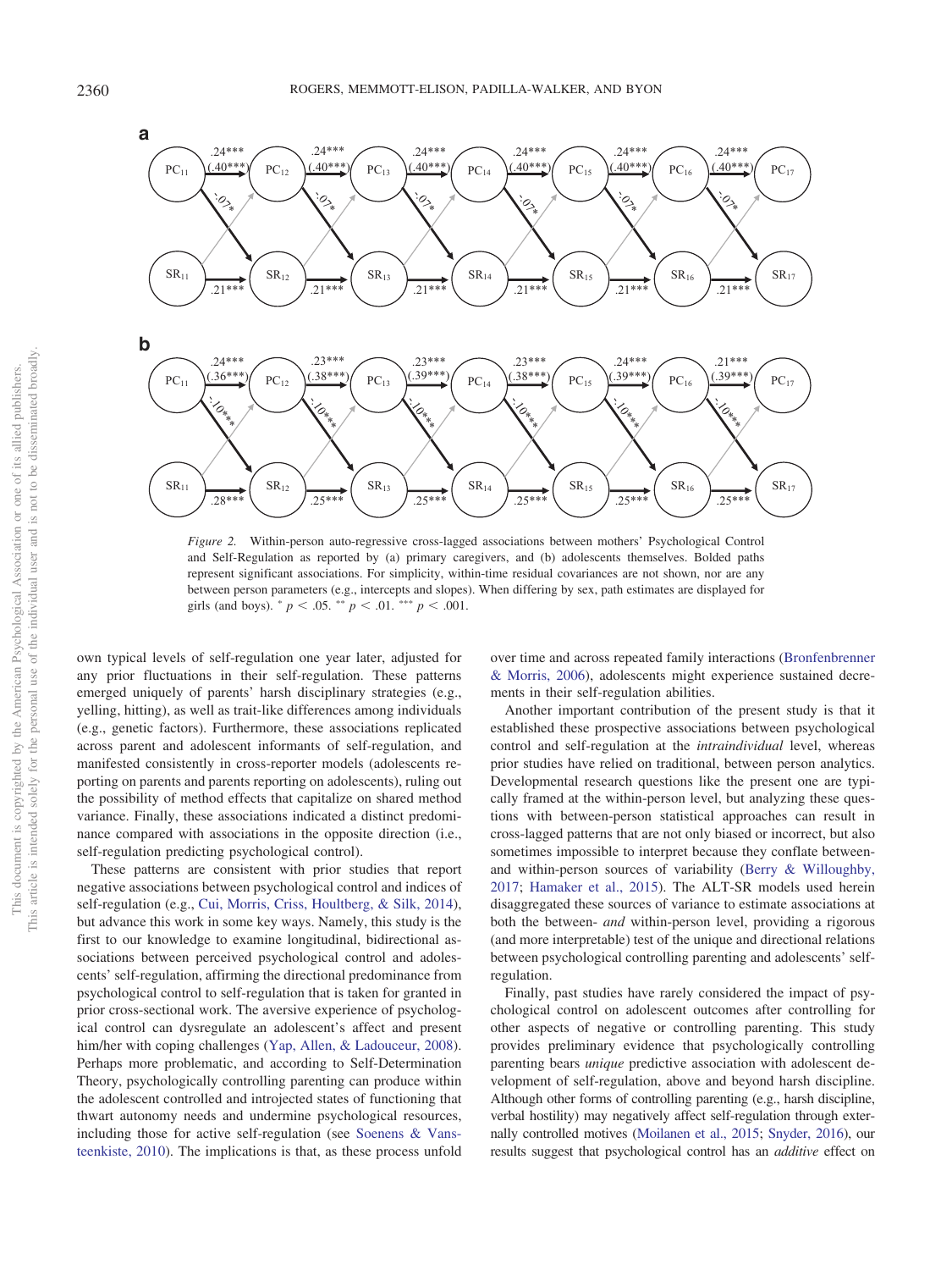

<span id="page-10-0"></span>*Figure 3.* Within-person auto-regressive cross-lagged associations between fathers' Psychological Control and Self-Regulation as reported by (a) primary caregivers and (b) adolescents themselves. Bolded paths represent significant associations. For simplicity, within-time residual covariances are not shown, nor are any between person parameters (e.g., intercepts and slopes). When differing by sex, path estimates are displayed for girls (and boys).  $p < .05.$  \*\*  $p < .01.$  \*\*\*  $p < .001.$ 

adolescents' development of self-regulation, ostensibly through leveraging internally coerced motives (see [Soenens & Vansteenkiste,](#page-13-3) [2010\)](#page-13-3). Implied is that family-based intervention efforts should differentiate aversive forms of parental control.

#### **Inconsistent Evidence That Self-Regulation Predicts Psychologically Control**

Associations in the opposite direction were not consistently supported. Adolescents' self-regulation did not predict their later reports of psychological control in three of the four models, though in the adolescent-informed father model, this association did emerge. Although these latter nuances with fathers deserve acknowledgment, the prevailing pattern seems to suggest that in general, unlike other forms of parental control, psychological control may not be an immediate or *direct* response to adolescents' self-regulatory difficulties. Indeed, some scholars have asserted that psychological control is most fundamentally an outgrowth of the parents' own intrapsychic disturbances (e.g., [Pettit et al.,](#page-13-18) [2001\)](#page-13-18), implying that it is a parent's own psychological resources (or the lack thereof) that may be a more salient antecedent of his or her psychologically controlling disposition, at least in general.

That said, in the adolescent-informed father model, fathers' psychological control predicted girls' lower self-regulation (as reported by adolescents themselves), and girls' self-regulation also predicted more psychologically controlling parenting from their fathers one year later. This pattern does have some precedent in prior work, in which adolescents' aggression (which is sometimes conceptualized as an index of self-regulation) predicted more

familial conflict, which in turn elicited greater psychological control [\(Steeger & Gondoli, 2013\)](#page-13-17). Perhaps more surprising in this same model, fathers' psychological control did not predict boys' selfregulation, but boys' self-regulation actually *positively* predicted greater perceptions of their fathers' as psychologically controlling. Given that this particular model was entirely adolescent-informed, these effects could be driven by adolescents' perceptions. For example, when boys perceive themselves as more self-controlled, they may be more likely to notice or perceive fathers' infringements on their autonomy, including psychological control. Indeed, gendered socialization can encourages boys' greater assertiveness in expressing their needs and opinions within their families, which could challenge existing parent–child hierarchies, especially between boys and their fathers. Of course, this is somewhat speculative on our part, and we hesitate to overinterpret this finding in light of very little extant longitudinal data on fathers' psychological control. Furthermore, we were unable to formally test differences between mother and father models. However, we believe these findings do signal the importance of (a) continuing to explore fathers' parenting of their adolescent children, and (b) considering reporter when measuring both parenting and adolescent behaviors (e.g., [Dyer, Day, & Harper, 2014\)](#page-12-29).

#### **The Ubiquity of Self-Regulation Difficulties Stemming From Psychological Control**

A striking pattern embedded within these findings was that associations between psychological control and self-regulation displayed relative constancy across age and, for the most part, adolescents' sex. For example, regarding age, all four models indi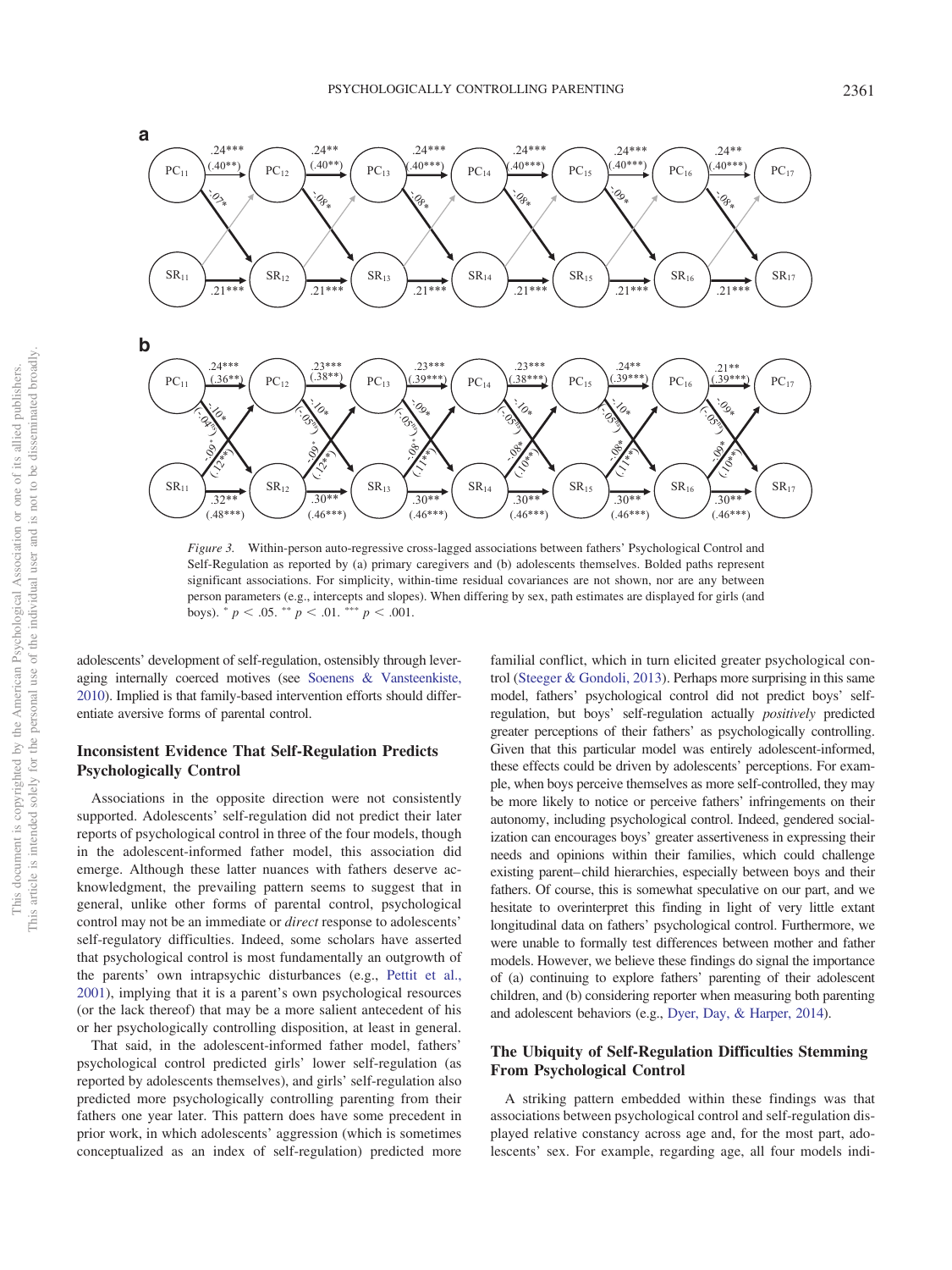cated that experiences of parental psychological control should predict an adolescents' self-regulation difficulties equally well from ages 11 to 17. This may seem curious in the context of what we know about waning parental influence, including on selfregulation, as adolescents age and grow more autonomous (e.g., [Moilanen et al., 2015;](#page-13-19) [Moilanen, Padilla-Walker, & Blaacker,](#page-13-26) [2018\)](#page-13-26). However, this decline in parental influence mostly applies to positive aspects of parenting, such as behavioral regulation and warmth or support, which promote internalized motives that eventually outpace the need for direct parental regulation. Negative aspects of parenting, such as authoritarian parenting, continue to challenge adolescents' adjustment over time, including difficulties with self-regulation (e.g., [Moilanen et al., 2015\)](#page-13-19). Furthermore, SDT posits that the need for volitional functioning is salient at every age throughout adolescence [\(Soenens & Vansteenkiste,](#page-13-3) [2010\)](#page-13-3). Therefore, violations of adolescents' perceived autonomous motivation will be likely to predict self-regulatory difficulties at any period of adolescence.

Regarding our examination of sex differences, all models but one revealed that the within-person effects of psychological control on later self-regulation were statistically indistinguishable for boys and girls. Because some research indicates that girls may be more negatively affected by psychological control than boys [\(Pettit et al., 2001\)](#page-13-18), these findings may also be somewhat surprising. However, SDT posits that the need for volitional functioning exists regardless of sex, and so psychological control should present self-regulation difficulties just the same for boys and girls [\(Soenens & Vansteenkiste, 2010\)](#page-13-3). In this way, the trend of our findings again aligns more closely with SDT, seemingly reflecting the universal need for autonomous functioning. The exception to this was in the father model with adolescent informants where fathers' psychological control predicted girls', but not boys', declines in self-regulation 1-year later. Although this might reflect a unique element to father-son relationships, we again hesitate to overinterpret as this was not reflected in the model where parents informed on self-regulation. Again, this underscores the need for a more thorough treatment of multiple informants in future studies. Overall, however, the pattern was evident that suggested relative universality in these associations. As such, we encourage scholars and practitioners to approach the relation between psychological control and self-regulation difficulties as a relatively ubiquitous challenge for adolescents, regardless of age or sex. We assert this because perceiving age and sex differences where there may be none or where they are relatively small can result in the diversion of valuable attention and resources to select groups of adolescents, as well as reinforce or even reify the illusion of nonmeaningful differences among adolescents (e.g., gender stereotypes).

#### **Limitations**

This paper was not without limitations. The sample was middle class and was generally a well-adjusted collection of families. As such, findings should be generalized with caution and scholars should pursue future research on this topic among families within more marginalized or disadvantaged contexts where ecological stressors often weigh heavier on families and individuals. Second, we looked at an overall profile of self-regulation, consistent with

predominant conceptualizations (for an exception, see [Wills,](#page-13-27) [Walker, Mendoza, & Ainette, 2006\)](#page-13-27). Although our study detected an important and common socialization process to be relevant to this conceptualization, self-regulation as a construct is nuanced and there are some diverging opinions regarding its empirical treatment. For example, some distinguish between short-term (e.g., impulse control, attentional control) and long-term (planning for the future) forms of self-regulation, even citing evidence that parental influence may be limited to some forms over others [\(Moilanen, 2007\)](#page-13-21). The present study is unable to speak to such nuances given its holistic treatment of self-regulation. Future research is needed to determine if psychologically controlling parenting has more sway over short- or long-term regulatory skills, as this could have important implications of family-based intervention efforts. In a similar vein, though our measure of selfregulation is multidimensional and has been used in past work (e.g., [Coyne et al., 2018\)](#page-12-22), it is relatively short and is self-reported by parents and adolescents. As such, it may not be sensitive to certain temporal (e.g., long-term vs. short term) or natural contexts (e.g., strategies vs. tendencies) of self-regulation. Thus, there is some uncertainty as to the methodological and substantive extensions of our results, which might be addressed in future studies by using more comprehensive and/or objective (e.g., independent observers and/or lab-based tasks) assessments of self-regulation. Third, we assessed adolescents' perceptions of parents' psychological control. Adolescents' perceptions of their parenting environments are valuable as they are perhaps the most direct reflection of their own experiences, and they circumvent social desirability biases inherent to parents' reports of their own parenting [\(Bögels & van Melick, 2004\)](#page-12-5). Nevertheless, future research including parents' perceptions would also be helpful to determine if the reporter matters in detecting these processes. Perhaps more importantly, future studies should investigate whether more objective assessments of parents' psychological control (e.g., independent observer ratings) are also predictive of self-regulation. Finally, our study used a 1-year measurement spacing between assessments. Although this is very common in developmental research, it is unclear whether a 1-year measurement spacing is best for studying within person change in these processes. For example, if the 1-year spacing is longer than these within-person effects take to materialize, our analyses would be prone to underestimating the size of these effects [\(Cohen, Cohen, West, & Aiken,](#page-12-30) [2003\)](#page-12-30). Future studies employing similar within-person analytics should carefully consider what an optimal measurement interval might be for the processes under investigation.

#### **Conclusions**

Psychological control is a subtle strategy for coercive control reliant on emotionally manipulative tactics. Results from the present study aligned closely with theory to suggest that adolescents' experiences of psychological control can uniquely interfere in the development of their self-regulation, an effect which appears relatively ubiquitous throughout the second decade of life. Familybased intervention efforts can help sensitize parents to the presence of their psychologically coercive dynamics and work to minimize its presence in family life.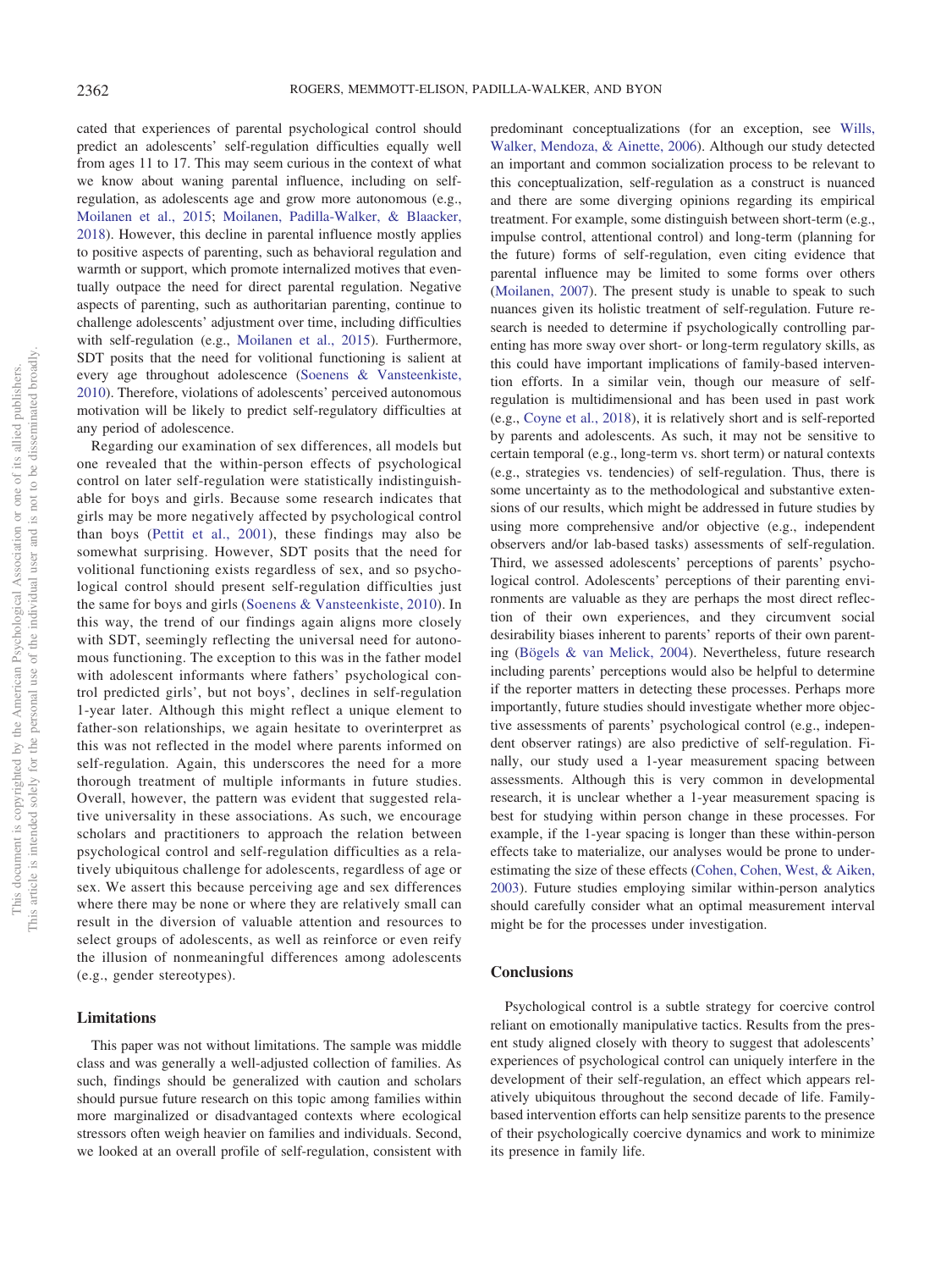#### **References**

- <span id="page-12-7"></span>Barber, B. K. (1996). Parental psychological control: Revisiting a neglected construct. *Child Development, 67,* 3296 –3319. [http://dx.doi.org/](http://dx.doi.org/10.2307/1131780) [10.2307/1131780](http://dx.doi.org/10.2307/1131780)
- <span id="page-12-8"></span>Barber, B. K., & Harmon, E. L. (2002). Violating the self: Parental psychological control of children and adolescents. In B. K. Barber (Ed.), *Intrusive parenting: How psychological control affects children and adolescents* (pp. 15–52). Washington, DC: American Psychological Association. <http://dx.doi.org/10.1037/10422-002>
- <span id="page-12-19"></span>Barkley, R. A. (1997). Behavioral inhibition, sustained attention, and executive functions: Constructing a unifying theory of ADHD. *Psychological Bulletin, 121,* 65–94. [http://dx.doi.org/10.1037/0033-2909.121](http://dx.doi.org/10.1037/0033-2909.121.1.65) [.1.65](http://dx.doi.org/10.1037/0033-2909.121.1.65)
- <span id="page-12-24"></span>Berry, D., & Willoughby, M. T. (2017). On the practical interpretability of cross-lagged panel models: Rethinking a developmental workhorse. *Child Development, 88,* 1186 –1206. [http://dx.doi.org/10.1111/cdev](http://dx.doi.org/10.1111/cdev.12660) [.12660](http://dx.doi.org/10.1111/cdev.12660)
- <span id="page-12-5"></span>Bögels, S. M., & van Melick, M. (2004). The relationship between childreport, parent self-report, and partner report of perceived parental rearing behaviors and anxiety in children and parents. *Personality and Individual Differences, 37,* 1583–1596. [http://dx.doi.org/10.1016/j.paid.2004](http://dx.doi.org/10.1016/j.paid.2004.02.014) [.02.014](http://dx.doi.org/10.1016/j.paid.2004.02.014)
- <span id="page-12-1"></span>Bridgett, D. J., Burt, N. M., Edwards, E. S., & Deater-Deckard, K. (2015). Intergenerational transmission of self-regulation: A multidisciplinary review and integrative conceptual framework. *Psychological Bulletin, 141,* 602– 654. <http://dx.doi.org/10.1037/a0038662>
- <span id="page-12-0"></span>Brody, G. H., & Ge, X. (2001). Linking parenting processes and selfregulation to psychological functioning and alcohol use during early adolescence. *Journal of Family Psychology, 15,* 82–94. [http://dx.doi.org/](http://dx.doi.org/10.1037/0893-3200.15.1.82) [10.1037/0893-3200.15.1.82](http://dx.doi.org/10.1037/0893-3200.15.1.82)
- <span id="page-12-28"></span>Bronfenbrenner, U., & Morris, P. A. (2006). The bioecological model of human development. In R. M. Lerner & W. Damon (Eds.), *Handbook of child psychology: Theoretical models of human development* (pp. 793– 828). Hoboken, NJ: Wiley
- <span id="page-12-30"></span>Cohen, J., Cohen, P., West, S. G., & Aiken, L. S. (2003). *Applied multiple regression/correlation analysis for the behavioral sciences*. Mahwah, NJ: Erlbaum.
- <span id="page-12-22"></span>Coyne, S. M., Warburton, W. A., Essig, L. W., & Stockdale, L. A. (2018). Violent video games, externalizing behavior, and prosocial behavior: A five-year longitudinal study during adolescence. *Developmental Psychology, 54,* 1868 –1880. <http://dx.doi.org/10.1037/dev0000574>
- <span id="page-12-27"></span>Cui, L., Morris, A. S., Criss, M. M., Houltberg, B. J., & Silk, J. S. (2014). Parental psychological control and adolescent adjustment: The role of adolescent emotion regulation. *Parenting: Science and Practice, 14,* 47– 67. <http://dx.doi.org/10.1080/15295192.2014.880018>
- <span id="page-12-23"></span>Curran, P. J., Howard, A. L., Bainter, S. A., Lane, S. T., & McGinley, J. S. (2014). The separation of between-person and within-person components of individual change over time: A latent curve model with structured residuals. *Journal of Consulting and Clinical Psychology, 82,* 879 – 894. <http://dx.doi.org/10.1037/a0035297>
- <span id="page-12-2"></span>Dahl, R. E. (2001). Affect regulation, brain development, and behavioral/ emotional health in adolescence. *Developments in Neuroscience and Developmental Psychopathology, 6,* 60 –72. [http://dx.doi.org/10.1017/](http://dx.doi.org/10.1017/S1092852900022884) [S1092852900022884](http://dx.doi.org/10.1017/S1092852900022884)
- <span id="page-12-6"></span>Deci, E. L., & Ryan, R. M. (2012). Self-determination theory. In P. A. M. Van Lange, A. W. Kruglanski, & E. T. Higgins (Eds.), *Handbook of theories of social psychology* (pp. 416 – 437). Thousand Oaks, CA: Sage. <http://dx.doi.org/10.4135/9781446249215.n21>
- <span id="page-12-14"></span>Dietvorst, E., Hiemstra, M., Hillegers, M. H. J., & Keijsers, L. (2018). Adolescent perceptions of parental privacy invasion and adolescent secrecy: An illustration of Simpson's paradox. *Child Development, 89,* 2081–2090. <http://dx.doi.org/10.1111/cdev.13002>
- <span id="page-12-25"></span>Dormann, C., & Griffin, M. A. (2015). Optimal time lags in panel studies. *Psychological Methods, 20,* 489 –505. [http://dx.doi.org/10.1037/](http://dx.doi.org/10.1037/met0000041) [met0000041](http://dx.doi.org/10.1037/met0000041)
- <span id="page-12-29"></span>Dyer, W. J., Day, R. D., & Harper, J. M. (2014). Father involvement: Identifying and predicting family members' shared and unique perceptions. *Journal of Family Psychology, 28,* 516 –528. [http://dx.doi.org/10](http://dx.doi.org/10.1037/a0036903) [.1037/a0036903](http://dx.doi.org/10.1037/a0036903)
- <span id="page-12-17"></span>Endendijk, J. J., Groeneveld, M. G., Bakermans-Kranenburg, M. J., & Mesman, J. (2016). Gender differentiated parenting revisited: Metaanalysis reveals very few differences in parental control of boys and girls. *PLoS ONE, 11,* e0159193. [http://dx.doi.org/10.1371/journal.pone](http://dx.doi.org/10.1371/journal.pone.0159193) [.0159193](http://dx.doi.org/10.1371/journal.pone.0159193)
- <span id="page-12-26"></span>Enders, C. K. (2010). *Applied missing data analysis*. New York, NY: Guilford Press.
- <span id="page-12-3"></span>Gestsdóttir, S., & Lerner, R. M. (2007). Intentional self-regulation and positive youth development in early adolescence: Findings from the 4-h study of positive youth development. *Developmental Psychology, 43,* 508 –521. <http://dx.doi.org/10.1037/0012-1649.43.2.508>
- <span id="page-12-20"></span>Gratz, K. L., & Roemer, L. (2004). Multidimensional assessment of emotion regulation and dysregulation: Development, factor structure, and initial validation of the difficulties in Emotion Regulation Scale. *Journal of Psychopathology and Behavioral Assessment, 26,* 41–54. [http://dx.doi](http://dx.doi.org/10.1023/B:JOBA.0000007455.08539.94) [.org/10.1023/B:JOBA.0000007455.08539.94](http://dx.doi.org/10.1023/B:JOBA.0000007455.08539.94)
- <span id="page-12-16"></span>Hamaker, E. L., Kuiper, R. M., & Grasman, R. P. (2015). A critique of the cross-lagged panel model. *Psychological Methods, 20,* 102–116. [http://](http://dx.doi.org/10.1037/a0038889) [dx.doi.org/10.1037/a0038889](http://dx.doi.org/10.1037/a0038889)
- <span id="page-12-9"></span>He, Y., Yuan, K., Sun, L., & Bian, Y. (2019). A cross-lagged model of the link between parental psychological control and adolescent aggression. *Journal of Adolescence, 74,* 103–112. [http://dx.doi.org/10.1016/j](http://dx.doi.org/10.1016/j.adolescence.2019.05.007) [.adolescence.2019.05.007](http://dx.doi.org/10.1016/j.adolescence.2019.05.007)
- <span id="page-12-13"></span>Hofer, C., Eisenberg, N., & Reiser, M. (2010). The role of socialization, effortful control, and ego resiliency in French adolescents' social functioning. *Journal of Research on Adolescence, 20,* 555–582. [http://dx.doi](http://dx.doi.org/10.1111/j.1532-7795.2010.00650.x) [.org/10.1111/j.1532-7795.2010.00650.x](http://dx.doi.org/10.1111/j.1532-7795.2010.00650.x)
- <span id="page-12-4"></span>Keijsers, L., & Poulin, F. (2013). Developmental changes in parent-child communication throughout adolescence. *Developmental Psychology, 49,* 2301–2308. <http://dx.doi.org/10.1037/a0032217>
- <span id="page-12-15"></span>Keijsers, L., Voelkle, M. C., Maciejewski, D., Branje, S., Koot, H., Hiemstra, M., & Meeus, W. (2016). What drives developmental change in adolescent disclosure and maternal knowledge? Heterogeneity in within-family processes. *Developmental Psychology, 52,* 2057–2070. <http://dx.doi.org/10.1037/dev0000220>
- <span id="page-12-10"></span>Legault, L., & Inzlicht, M. (2013). Self-determination, self-regulation, and the brain: Autonomy improves performance by enhancing neuroaffective responsiveness to self-regulation failure. *Journal of Personality and Social Psychology, 105,* 123–138. <http://dx.doi.org/10.1037/a0030426>
- <span id="page-12-18"></span>Little, R. J. (1988). A test of missing completely at random for multivariate data with missing values. *Journal of the American Statistical Association, 83,* 1198 –1202.
- <span id="page-12-11"></span>Mabbe, E., Soenens, B., Vansteenkiste, M., van der Kaap-Deeder, J., & Mouratidis, A. (2018). Day-to-day variation in autonomy-supportive and psychologically controlling parenting: The role of parents' daily experiences of need satisfaction and need frustration. *Parenting: Science and Practice, 18,* 86 –109. [http://dx.doi.org/10.1080/15295192.2018](http://dx.doi.org/10.1080/15295192.2018.1444131) [.1444131](http://dx.doi.org/10.1080/15295192.2018.1444131)
- <span id="page-12-12"></span>Mandara, J., & Pikes, C. L. (2008). Guilt trips and love withdrawal: Does mothers' use of psychological control predict depressive symptoms among African American adolescents? *Family Relations, 57, 602-612.* <http://dx.doi.org/10.1111/j.1741-3729.2008.00526.x>
- <span id="page-12-21"></span>McClelland, M. M., Ponitz, C. C., Messersmith, E. E., & Tominey, S. (2010). Self-regulation: Integration of cognition and emotion. In W. Overton (Vol. Ed.) & R. Lerner (Ed.), *The handbook of life-span development* (Vol. 1, pp. 509 –553). Hoboken, NJ: Wiley and Sons. <http://dx.doi.org/10.1002/9780470880166.hlsd001015>